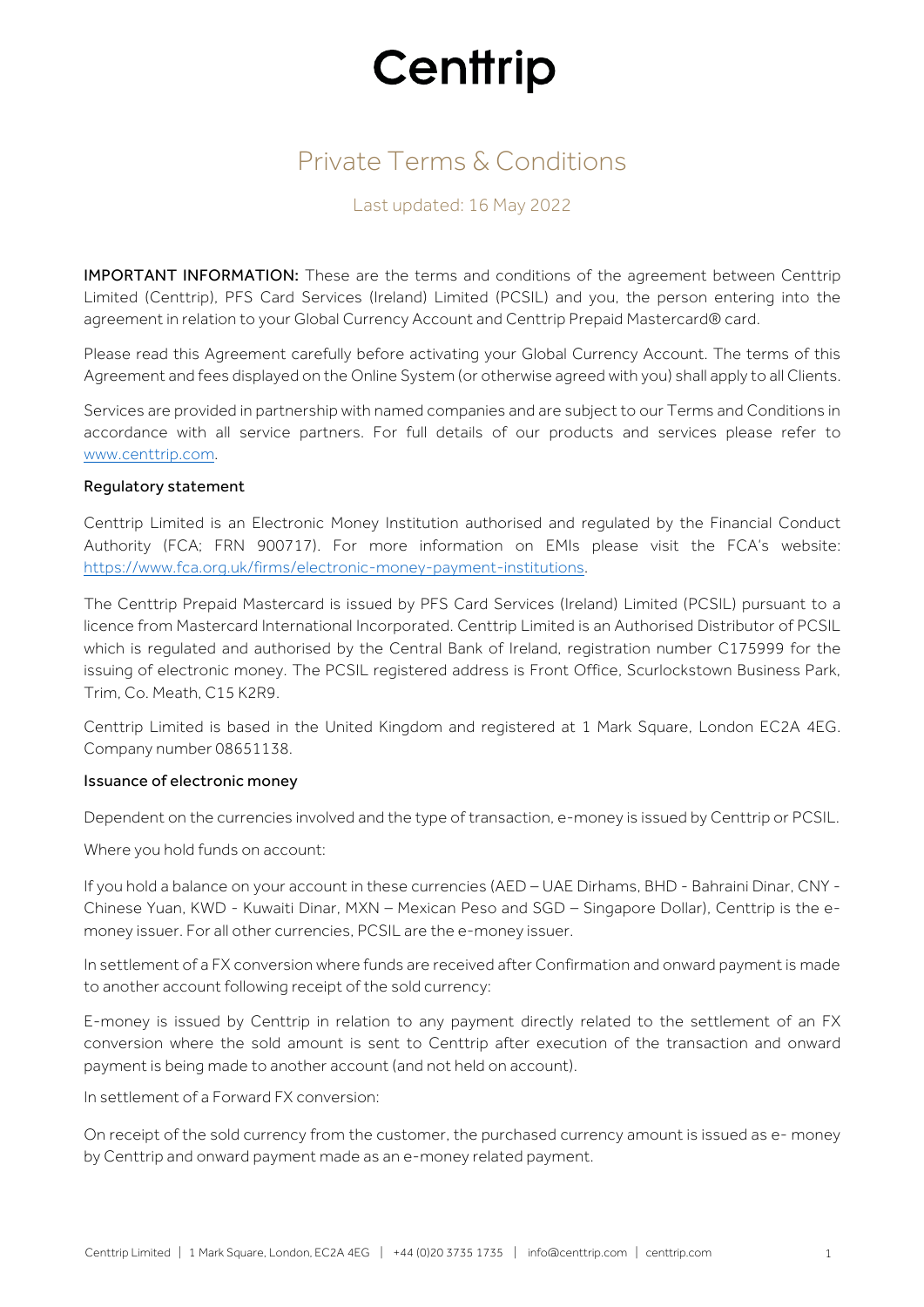# Section One

# Terms and Conditions for

## Centtrip Global Currency Account

### 1. Definitions

"Account" means a single account held by Centtrip for the Client's funds.

"Account Application" means Centtrip's Account Application and other information submitted by the applicant or Client prior to the execution of any transaction on behalf of the Client.

"Account Information Service Provider (AISP)" A party which provides account information services as an online service to provide consolidated information on one or more payment accounts held by you with one or more payment service provider(s).

"Agreement" means these Terms and Conditions (as amended from time to time), the Account Application Terms and Conditions (as amended from time to time) and the particulars of any Confirmation.

"Balance Due" means the amount of funds sold to Centtrip by the Client less any Margin Amount already paid.

"Balance Due Date" means the date on which payment must be received by Centtrip. The Balance Due Date must be a Business Day.

"Beneficiary" means the Client or any third-party payee so designated by the Client.

"Blocked Person" means any person or organisation: (i) listed in Schedule 2 of the Terrorism Act 2000 (as amended), (ii) listed on the HM Treasury's Consolidated List of Financial Sanctions Targets, (iii) owned or controlled by, or acting for or on behalf of, any person listed in Schedule 2 of the Terrorism Act 2000 or HM Treasury's Consolidated List of Financial Sanctions Targets, (iv) with which Centtrip is prohibited from dealing or otherwise engaging in any transaction by any Anti-Terrorism Law, (v) with whom Centtrip believes it is prohibited from conducting transactions by virtue of any government- issued sanctions presently in force or created at a future date, or (vi) that commits, threatens or conspires to commit or supports "terrorism" as defined in the Terrorism Act 2000, or (vii) listed on local European member state government restricted persons list.

"Business Day" means a day on which banks are open for general banking business in all jurisdictions involved in the Trade or payment transaction, including in the case of a Trade both countries of the currencies involved in the Trade.

"Card" means the Centtrip Prepaid Mastercard® that is issued by PFS Card Services (Ireland) Limited (PCSIL) pursuant to a licence from Mastercard International Incorporated to each of the Client's User(s) and subject to the third party PCSIL's standard terms and conditions that are set out in Section 2.

"Card Fee" means the standard fees, charges and limits that are associated with the use of your Card and subject the third party PCSIL terms and conditions in Schedule 2 which includes but is not limited to, Card Replacement Fee and Inactive Account Maintenance Fee. Details of these fees are set out in the Fee Limits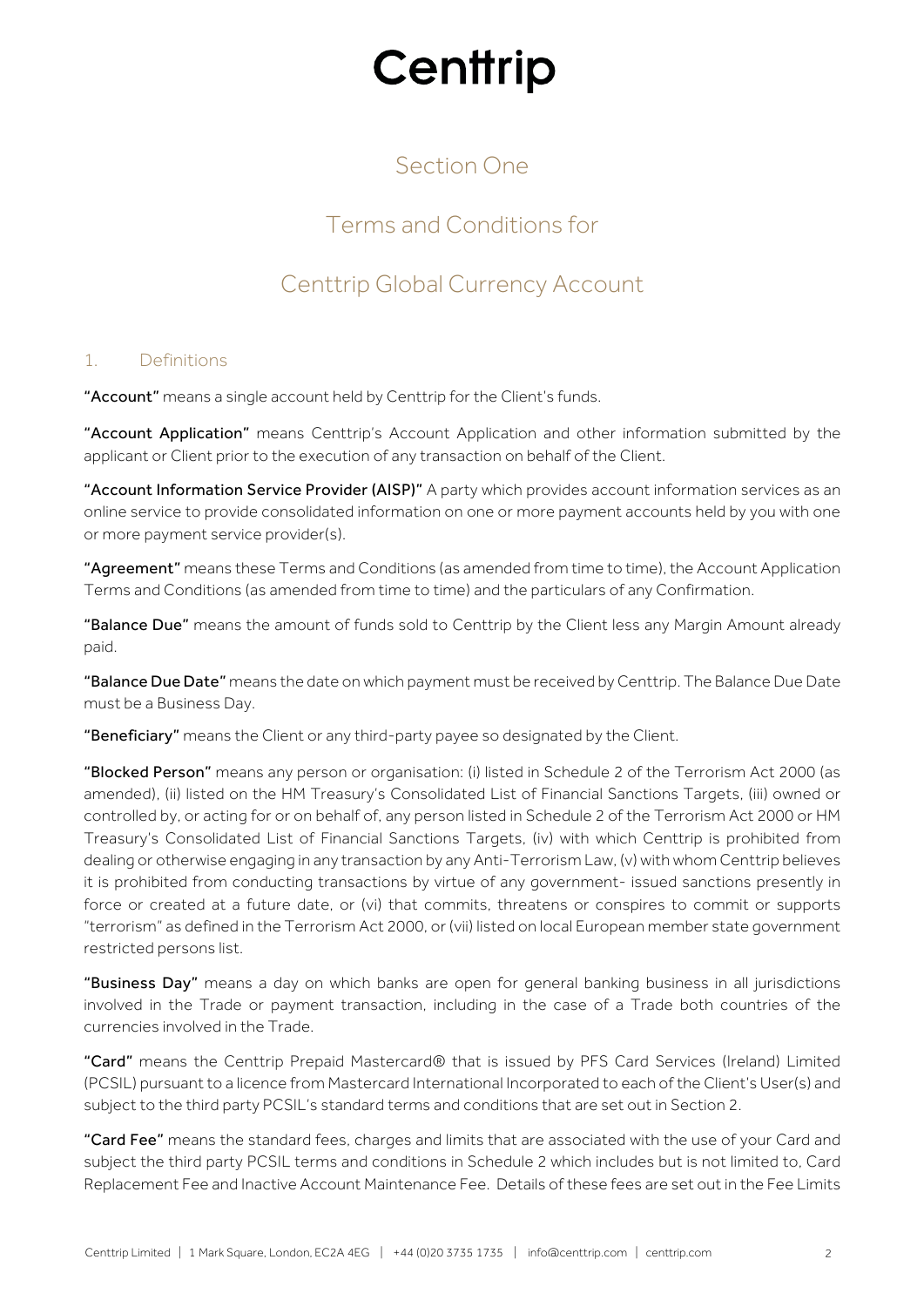Schedule available online from the Centtrip website: What are [Centtrip's](https://support.centtrip.com/faqs/what-are-your-card-fees) standard card fees and limits?

"Centtrip" means Centtrip Limited (registered number 08651138) whose registered office is at 1 Mark Square, London, EC2A 4EG.

"Client" means the person named in the Account Application that is entering into this Agreement with Centtrip.

"Confirmation" means a) the Trade Confirmation sent by Centtrip to the Client setting out details of the Trade, or b) the payment confirmation sent by Centtrip to Client setting out the details of the payment instruction.

"Currency Conversion Contract" means a Trade placed by the Client with Centtrip to convert funds into a Foreign Currency.

"Currency Conversion Contract Summary Email" means the summary email sent by Centtrip to the Client setting out details of the requested Currency Conversion Contract, including payment instructions and next steps.

"Currency Conversion Confirmation Email" means the confirmation email sent by Centtrip to the Client following the successful completion of a Trade involving a Currency Conversion Contract that confirms the Foreign Currency conversion amount and how the Client can access the funds.

"Delivery Date" means the date on which funds will be remitted by Centtrip upon receipt of the Client's payment instruction, provided the Client has fully paid for the purchased funds, associated fees and complied with this Agreement. The Delivery Date must be a Business Day.

"E-money" is electronic monetary value, which is the digital equivalent of cash and is issued by an e-money institution and stored on or allocated to an electronic device issued and usable for payments. The Client's Centtrip Global Currency Account is made up of one or more e-money currency wallets reflecting the balance of e-money issued. E-money can be transferred between the Client's Global Currency Account and Centtrip Prepaid Mastercard(s) via the Online System.

"Facility" means any trading lines, settlement line or foreign currency exposure limit that Centtrip has granted to the Client.

"Fee" means the price payable by the Client for the Services any relevant Card Fees.

"Foreign Currency" means any currency offered by Centtrip to its Clients other than Pound Sterling.

"Forward Contract" means a contract relating to a currency that is a means of payment that: (i) must be settled physically otherwise than by reason of a default or other termination event; (ii) is entered into by at least a person which is not a financial counterparty within the meaning of Article 2(8) of Regulation (EU) No. 648/2012 of the European Parliament and of the Council; (iii) is entered into in order to facilitate payment for identifiable goods, services or direct investment; and (iv) is not traded on a trading venue (as defined in Directive 2014/65/EU of the European Parliament and of the Council).

"Forward Contract Confirmation Email" means the confirmation email sent by Centtrip to the Client following the successful completion of Trade involving a Forward Contract that confirms the transaction and availability of the funds.

"Forward Contract Summary Email" means the summary email sent by Centtrip to the Client setting details of the requested Forward Contract, including payment instructions and next steps.

"Inactive Card Maintenance Fee" means the monthly fee that will be deducted by the Card provider from the available balance of a Card held by a User that has been inactive or dormant starting on the first day of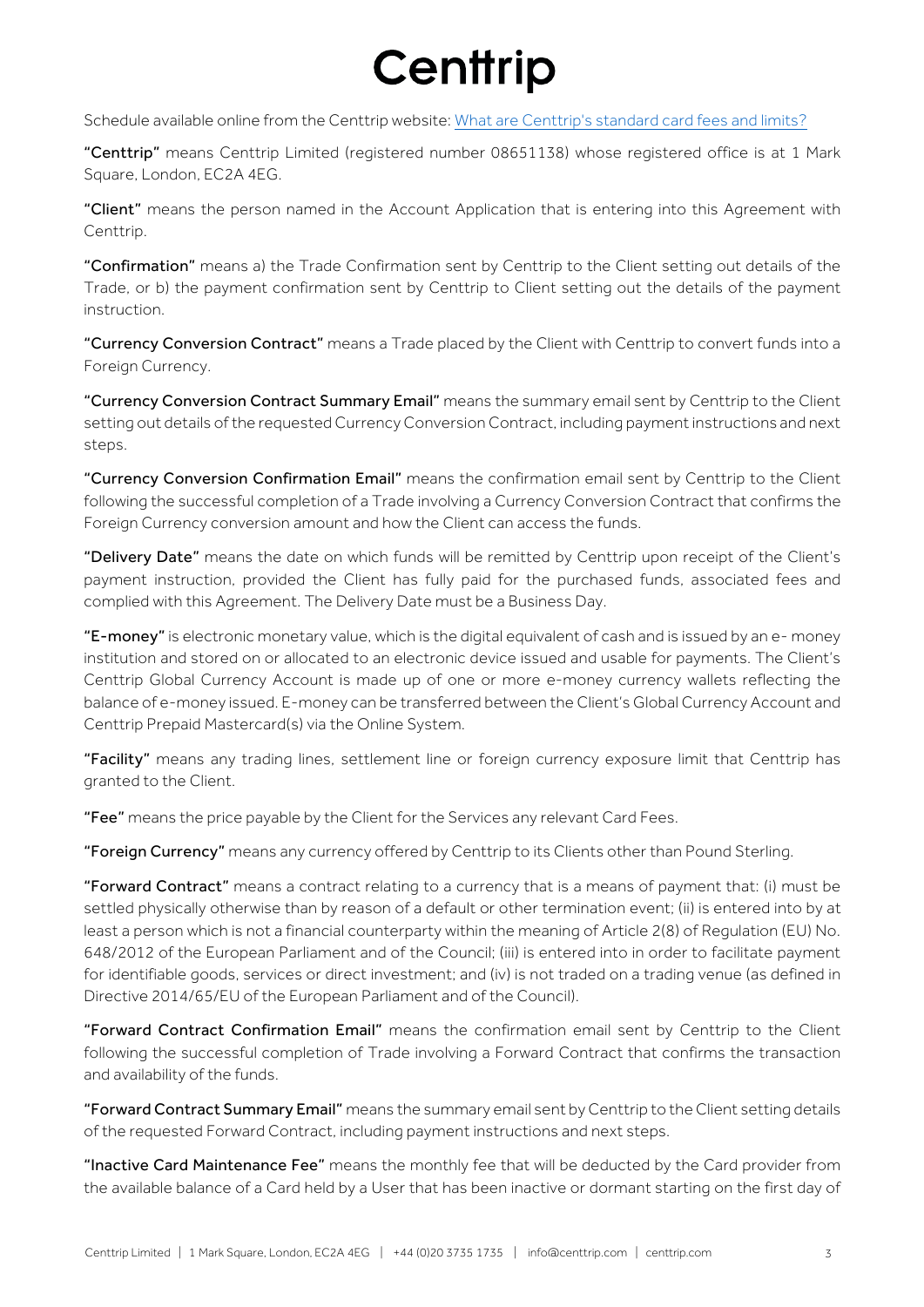the 13<sup>th</sup> month following the last activity on the Card for the amount set out in the Fee Limits Schedule available online from the Centtrip website: What are [Centtrip's](https://support.centtrip.com/faqs/what-are-your-card-fees) standard card fees and limits?

"Inactive Operating Account Maintenance Fee" means the monthly fee that will be deducted by Centtrip from the available balance of an operating Account held by a Client that has been inactive or dormant for over twelve (12) months starting on the first day of the 13<sup>th</sup> month following the last activity on the Account for the amount set out in the Fee Limits Schedule available online from the Centtrip website: What are [Centtrip's standard card fees and limits?](https://support.centtrip.com/faqs/what-are-your-card-fees)

"Insolvent" means insolvent or otherwise unable to pay its debts as they become due, or upon the filing of any proceeding (whether voluntary or involuntary) for bankruptcy, insolvency or relief from creditors.

"Interest Rate" means two percent (2%) above the London Interbank Offered Rate from time to time. The daily Interest Rate shall be the Interest Rate divided by three hundred and sixty-five.

"Loss(es)" mean any and all market losses associated with movements in the foreign exchange rates, damages, costs, liabilities, losses, claims, judgments, penalties, fines, expenses (including reasonable legal and accountants' fees and expenses), costs of investigation, amounts paid in settlement, court costs and other expenses of litigation.

"Margin Amount" means security, expressed as a percentage of the funds sold to Centtrip or an absolute value. Margin Amount may be required by Centtrip as a condition of the Trade. Subject to Force Majeure, Margin Amounts are non- refundable until maturity of the Trade.

"Online System" means any electronic system, interface or platform provided by Centtrip to its Clients for the purpose of placing Trades, making payments, and payment and account management. Centtrip may revise the Online System at any time or change its domain, without prior notice and without the Client's consent.

"Parties" means the Client and Centtrip.

"Payment Initiation Service Provider (PISP)" A party who provides an online service to initiate a payment order at your request with respect to your account held at a Payment Service Provider. in relation to your account held at a Payment Service Provider.

"Payment Services Directive 2 (PSD2)" An EU Directive 2015/2366 relating to payment services as amended or replaced from time to time and transposed into law as the Payment Services Regulation 2017.

"Payment Service Provider (PSP)" An entity which carries out regulated payment services.

"Services" means Centtrip's provision of various foreign exchange and related services, including, without limitation, buying and selling of foreign currencies and making or receiving of cross-border payments, purchase and sale of wires and bank drafts in foreign currency.

"Trade" means an order placed with Centtrip via telephone, facsimile, electronic mail, or online, or any other mutually agreeable means by which trades are communicated between the Client and Centtrip.

"Unique Identifier Information" has the meaning given in Clause 6.16.

### 2. Trades and Confirmations

### 2.1. Trades

By placing a Trade with Centtrip, the Client agrees to: (a) pay all applicable Trade transaction related fees and charges as set out in the fees section of the Online Platform (b) reaffirm the Client's representations in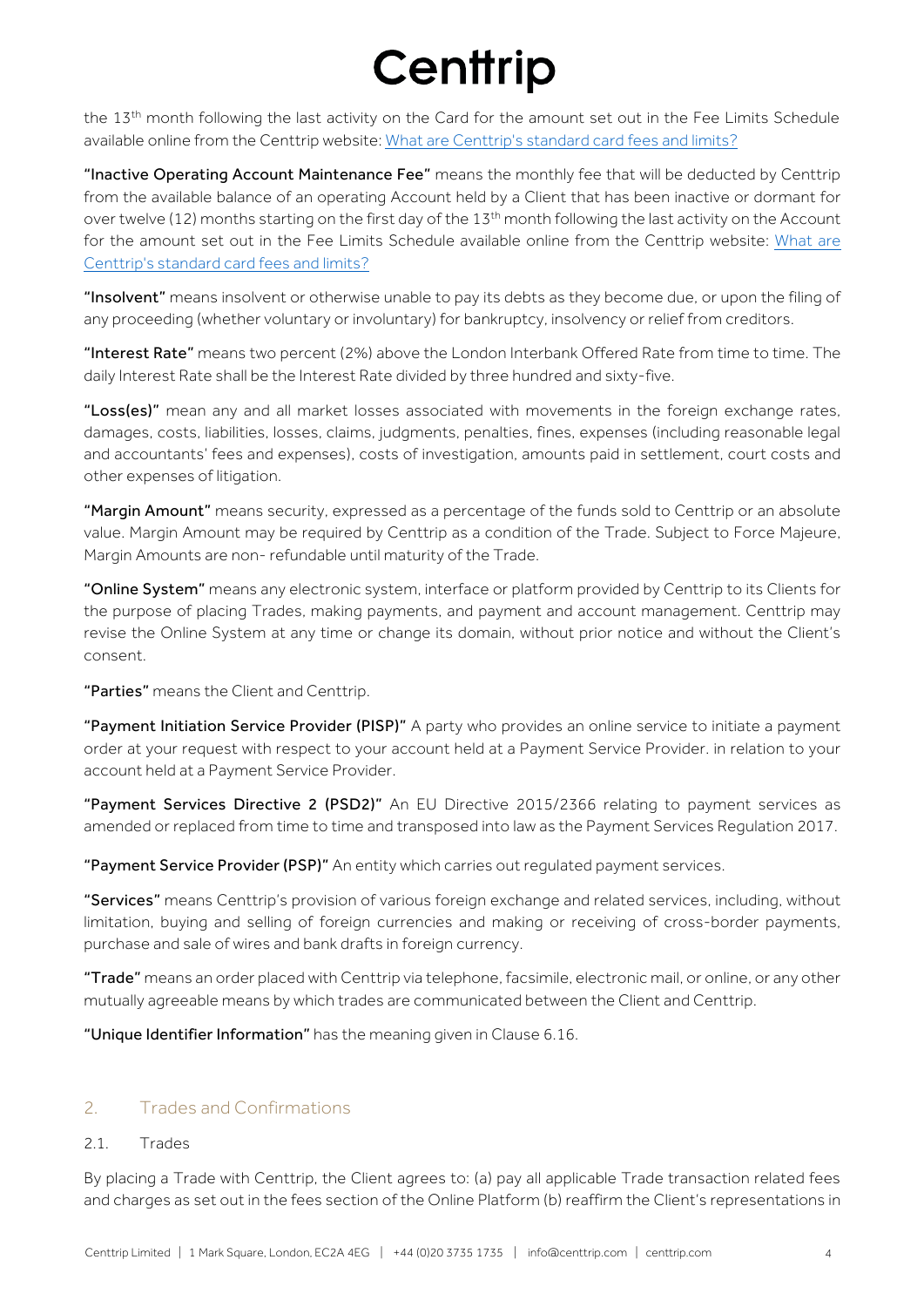Clause 9 below; and (c) confirm the accuracy of the information in the Client's Account Application. Upon receipt of a Trade submitted in accordance with Centtrip's Trade process, Centtrip will issue a Confirmation to the Client confirming the Trade as stated in the Confirmation. The Client will also be able to view details of the trade within the Online System. The Client acknowledges that the Client is solely responsible for the accuracy of the Trade and agrees to keep copies of any Trades transmitted to Centtrip. The Client assumes all risk that the Trade is altered during its transmission and agrees to carefully review the Confirmation. Subject to this Agreement, Centtrip is under no obligation to provide any Service unless a Confirmation has been delivered to the Client.

### 2.2. Confirmations

The Client agrees to promptly notify Centtrip if the Client does not receive a Confirmation for its Trade or a payment instruction. The Client agrees that in order to perform transactions for the Client, Centtrip must assume that the Client's instructions are those that appear on the Confirmation and therefore the Client will meet its related financial obligations unless Centtrip is informed by the Client of the error or discrepancy prior to the execution of the Trade Order or release of payment according to payment instruction.

### 2.3. No Cancellation by Client

Once a Trade has been placed with Centtrip, a Trade may not be cancelled by the Client without written approval from Centtrip, whether such Trade was placed via telephone, facsimile, electronic mail, the Online System or otherwise.

### 2.4. Trade Suspension or Cancellation

Centtrip may reject, suspend, disregard, or cancel a Trade, or refuse to issue a Confirmation for a Trade, if Centtrip believes, in its sole discretion, that:

- the Trade is unclear;
- the Trade requires any action by Centtrip on a non-Business Day;
- Centtrip services have been used for speculative purposes or FX arbitrage; consummation of the Trade would require Centtrip to exceed the Facility granted to Client;
- the Client is in default of this Agreement;
- performance of the Services would be unlawful or contravene the requirements of any government or regulatory authority; or
- the Client is Insolvent.

The Client agrees to indemnify, defend, and hold harmless Centtrip from any Losses incurred by Centtrip in connection with any Trade(s) that are defective for any of the foregoing reasons.

### 2.5. Currency Conversion Contract

When a Trade is placed by the Client with Centtrip to convert funds into a Foreign Currency, the following process will apply:

- Client will place the Trade order to convert funds into a Foreign Currency in accordance with Centtrip's processes and using the Online System;
- Centtrip will issue a Currency Conversion Contract Summary Email to the Client upon receipt of the Trade order;
- Client agrees to (a) review the details of the Currency Conversion Contract Summary Email carefully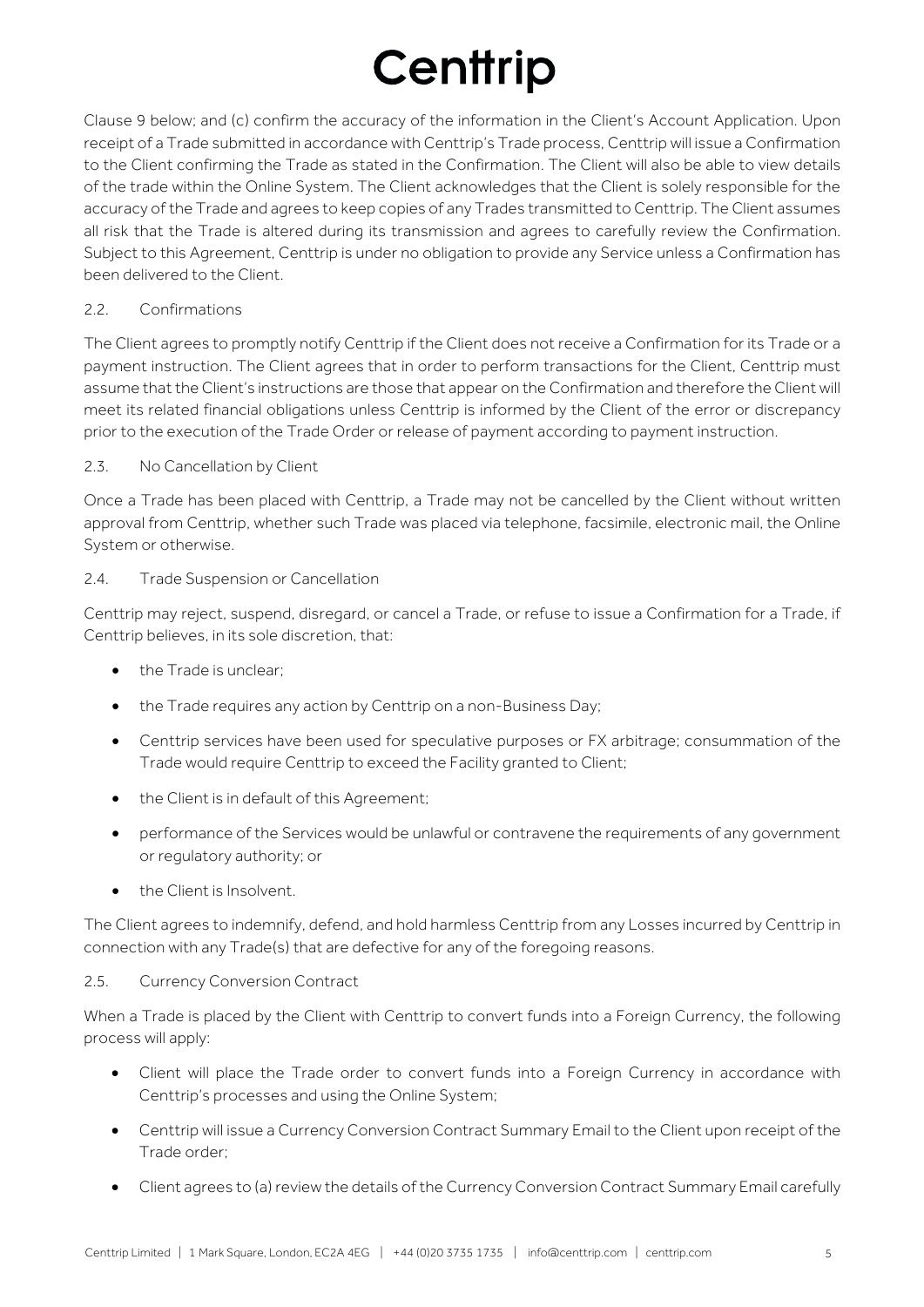upon receipt as the Client acknowledges that it will be solely responsible for the accuracy of the information that has been provided to place the Trade; and (b) comply with all instructions including the arrangement of the transfer of the funds into the specified bank account before the due date and time;

• Centtrip will send the Client a Currency Conversion Confirmation Email once it has settled the conversion. This email will confirm the settlement amount and how the funds can be accessed by the Client.

### 3. Payment

### 3.1. Payment of Balance Due

The Client shall pay all amounts due to Centtrip on the Balance Due Date. Centtrip may refuse to deliver any funds to Beneficiary unless and until full payment, in the form of good, cleared funds from the Client have been received by Centtrip. Delivery of the funds purchased from Centtrip will be made by Centtrip upon the receipt of payment of the Balance Due and the Client hereby accepts Centtrip's standing authority to deliver funds upon receipt of such payment. Failure by the Client to make final payment in full by the Delivery Date will result in the Client's liability as set forth in Clause 3.2, including without limitation interest on the Balance Due, calculated at the Interest Rate. Centtrip reserves the right to deduct said interest from the purchased funds and any funds in the Client's Account.

### 3.2. Non-Payment

If the Client fails to make payment for the transaction when required, Centtrip may cancel the Trade or proceed with the transaction and take any and all steps necessary to recover the balance due. The Client indemnifies and holds Centtrip harmless from any and all Losses incurred by Centtrip as a result of the Client's failure to pay the amount due, with daily interest accruing at the Interest Rate on all unpaid amounts. Centtrip reserves the right to claim interest under the Late Payment of Commercial Debts (Interest) Act 1998.

### 3.3. Right of Offset

Centtrip may satisfy or partially offset any liability that may arise against any collateral Centtrip holds for the Client, or any obligation Centtrip has to the Client, without prior notice to the Client. In the event such collateral is insufficient, the Client will remain liable to Centtrip and will promptly pay on demand the amount of any Losses suffered by Centtrip or its affiliates.

### 3.4. Payment Instructions

Provided that the Client has fully paid for the funds purchased from Centtrip and complied with this Agreement, Centtrip will hold those funds until Centtrip's receipt of payment instruction from the Client in accordance with Clause 6.15.

### 4. Access by Third-Party Providers

4.1. You may consent to regulated third party providers (PISPs or AISPs) accessing your account online to make payments or obtain information about balances or transactions on your card and/or account.

4.2. The PISPs and/or AISPs must be appropriately registered and authorised in accordance with PSD2. You should check with the regulatory authority of the relevant country before giving consent.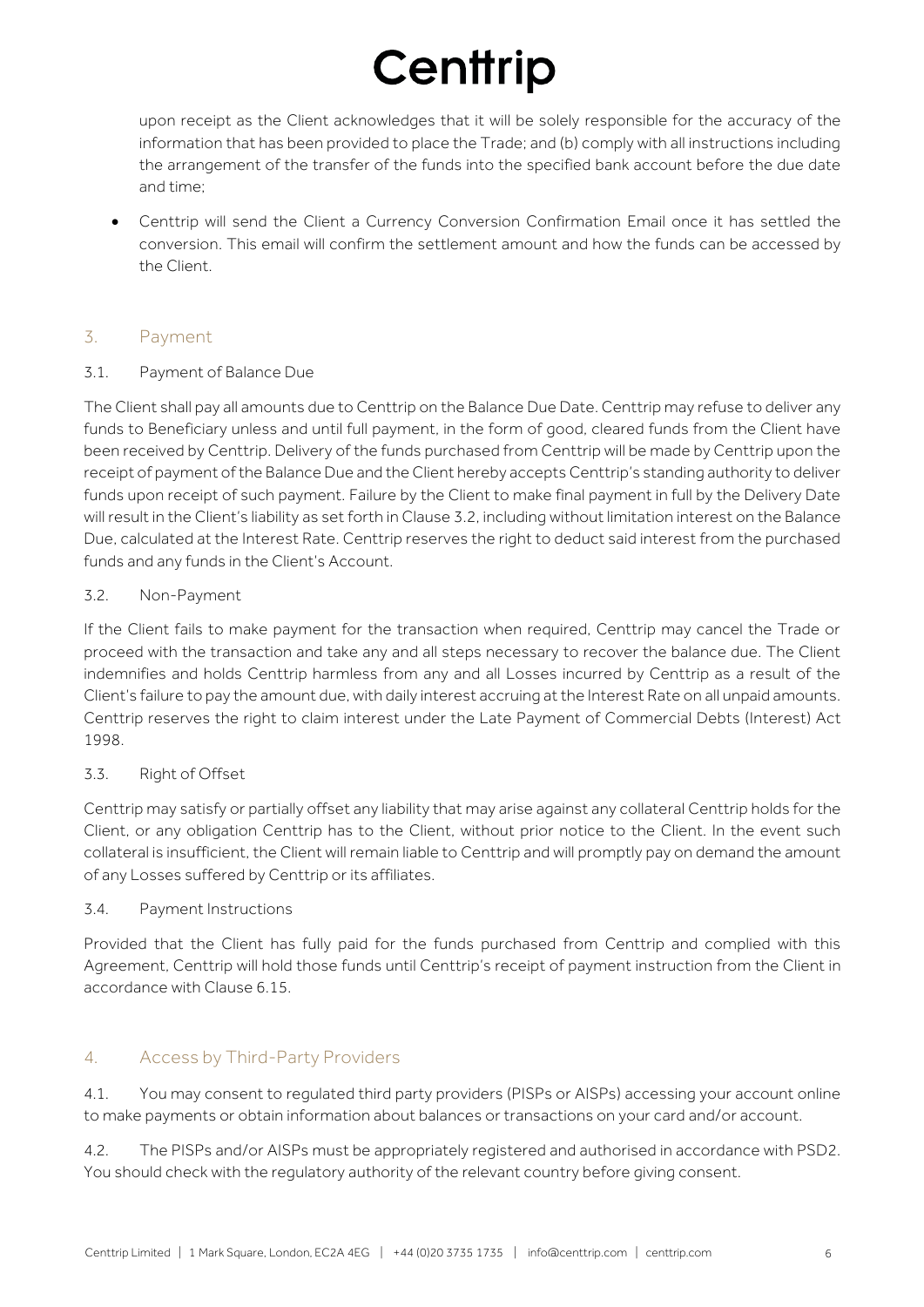4.3. Any consent you give to a third-party provider is an agreement between you and it. We will have no liability for any loss whatsoever, as a result of any such agreement.

4.4. Before giving consent, you should satisfy yourself as to what degree of access you are consenting to, how it will be used and who it may be passed on to.

4.5. You should make yourself aware of any rights to withdraw the consent of access from the third party and what process they have in place to remove access.

4.6. To the extent permitted by law or regulation and subject to any right to refund you may have under this Agreement, between you and us, we are not responsible for any actions that the relevant third party takes in relation to suspending or terminating your use of their service or for any resulting losses. We are also not responsible for, or a party to, any agreement that you enter into with any relevant third party. You should make sure that you read and comply with such agreement or other applicable policies and note that this Agreement will continue to apply including any services and our fees as stated.

4.7. Where appropriate, we may deny access to your account, for any third party where we consider it to be a risk of money laundering or terrorism financing, fraud, or other criminal activity. Should we need to take these actions and where possible, we will give reasons for doing so unless restricted by law or for internal security reasons.

### 5. Additional Conditions Applicable to Forward Contracts

### 5.1 Authorisation

The Client hereby authorises Centtrip to enter into Forward Contracts based on Trades from the Client in accordance with the terms and conditions of this Agreement. The Client acknowledges and agrees that Centtrip may require the Client to provide it with information relating to a proposed Trade in a Forward Contract so as to verify the purpose of the Trade, in particular to ensure that the purpose of the Client in respect of such Trade falls within the definition of "Forward Contract" as specified herein. The Client agrees that Centtrip may in its sole discretion determine that a proposed Trade does not fall within the definition of a "Forward Contract" and in such case Centtrip shall not accept such proposed Trade. If a proposed Trade in a Forward Contract is accepted, Centtrip will provide the Client a Forward Contract Summary Email that confirms the details of the particular transaction and in accordance with Clause 5.2 and 5.3 will stipulate the initial margin or deposit amount that will be payable immediately and the date when full payment of remaining balance is due The Client acknowledges that each Forward Contract is governed by and subject to the terms and conditions of this Agreement and, upon acceptance by Centtrip orally, online, or in writing, that each constitutes a binding contract. Forward Contracts may not be cancelled by the Client once the Trade is placed with Centtrip.

### 5.2. Initial Margin Amounts

When entering into a Forward Contract, Centtrip, in its sole discretion, may require the Client to pay to Centtrip an initial margin amount or deposit as collateral in accordance with the Forward Contract Summary Email. Should the Client fail to pay the specified deposit within twenty-four (24) hours of the Trade date, Centtrip may cancel the Forward Contract with immediate effect. In such event the Client shall be liable to Centtrip for any and all Losses and agrees to pay for such Losses within 24 hours, including market losses and expenses incurred in connection with the cancellation. Centtrip, however, shall have no obligation or liability to the Client.

### 5.3. Additional Margin Amounts

From time to time during the term of the Forward Contract, Centtrip, in its sole discretion, may require the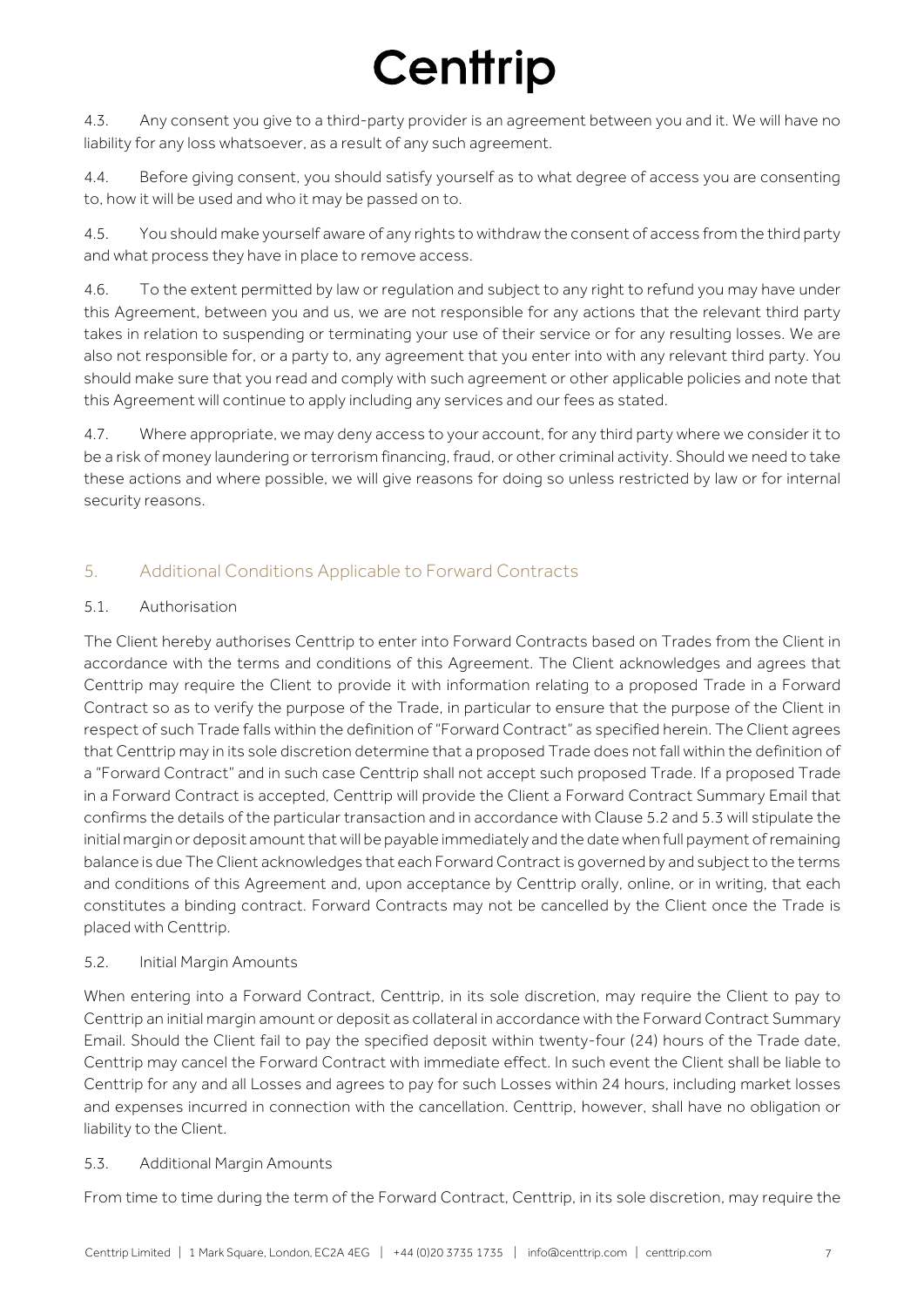Client to pay to Centtrip certain margin amounts to maintain the relative value of the funds purchased from Centtrip. Should the Client fail to pay such additional margin amounts within twenty-four (24) hours of Centtrip's demand (or as otherwise specified by Centtrip), Centtrip may cancel the Forward Contract with immediate effect or complete the transaction. In such event the Client shall be liable to Centtrip for any and all Losses and agrees to pay for such Losses within 24 hours, including market losses and expenses incurred in connection with the cancellation. Centtrip, however, shall have no obligation or liability to the Client, and Centtrip's sole liability to the Client is the return of any balance remaining of the margin amount paid by the Client after deducting any Losses suffered by Centtrip sustained in connection with the Client's default.

### 5.4. Forward Contract Confirmation Email

Centtrip will send the Client a Forward Contract Confirmation Email once it has completed the Trade associated with the Forward Contract. The email will confirm the transaction and availability of the funds.

### 5.5. Risks Involved

The Client acknowledges that the foreign currency market is volatile. The Client expressly accepts the risk that if the currency of the purchased funds changes in value during the period covered by the Forward Contract, the value of the amount of currency which the Client agreed to sell to Centtrip may be less favourable than the current price for the purchased currency. The Client is aware that Forward Contracts purchased hereunder are not "specified investments" within the meaning of the Financial Services and Markets Act 2000 (Regulated Activities) Order 2001 (as amended) or any other legislation governing the regulation of financial activities in the UK and are therefore not regulated instruments under the UK's financial regulatory regime.

### 6. Online System

### 6.1. Registration

In order to use the Online System, the Client will be required to create an electronic account and, upon creation of the Client's electronic account, Centtrip grants the Client a non-exclusive, non-transferable licence to use the Online System for the sole purpose of accessing the Services.

### 6.2. Access

It is the sole responsibility of the Client and the User to safequard the security of their password, and periodically change their password thereafter to ensure security.

### 6.3. Use of the Online System

The Client agrees that it will not use the account of another person without permission and will provide accurate and complete information to Centtrip in all circumstances. The Client expressly acknowledge and agree that such use of the Online System must be in accordance with this Agreement and any additional user agreement or manual provided by Centtrip, including maintaining any minimum operating and internet browser requirements. Centtrip may suspend, limit, or terminate a Client's access to the Online System, without notice for any reason set forth in Clause 8.

6.4. The Client is solely responsible for any and all activity on the Client's Account (save as set out in this Clause 6), and agrees to notify Centtrip immediately upon becoming aware of any unauthorised use of the Client's Account.

6.5. Centtrip will have no responsibility other than as set out in this Clause 6 for any Losses incurred by the Client by reason of the use of the Client's Account, and the Client agrees to hold Centtrip harmless from any expenses or Losses Centtrip may incur by reason of the use of the Client's Account (in each case,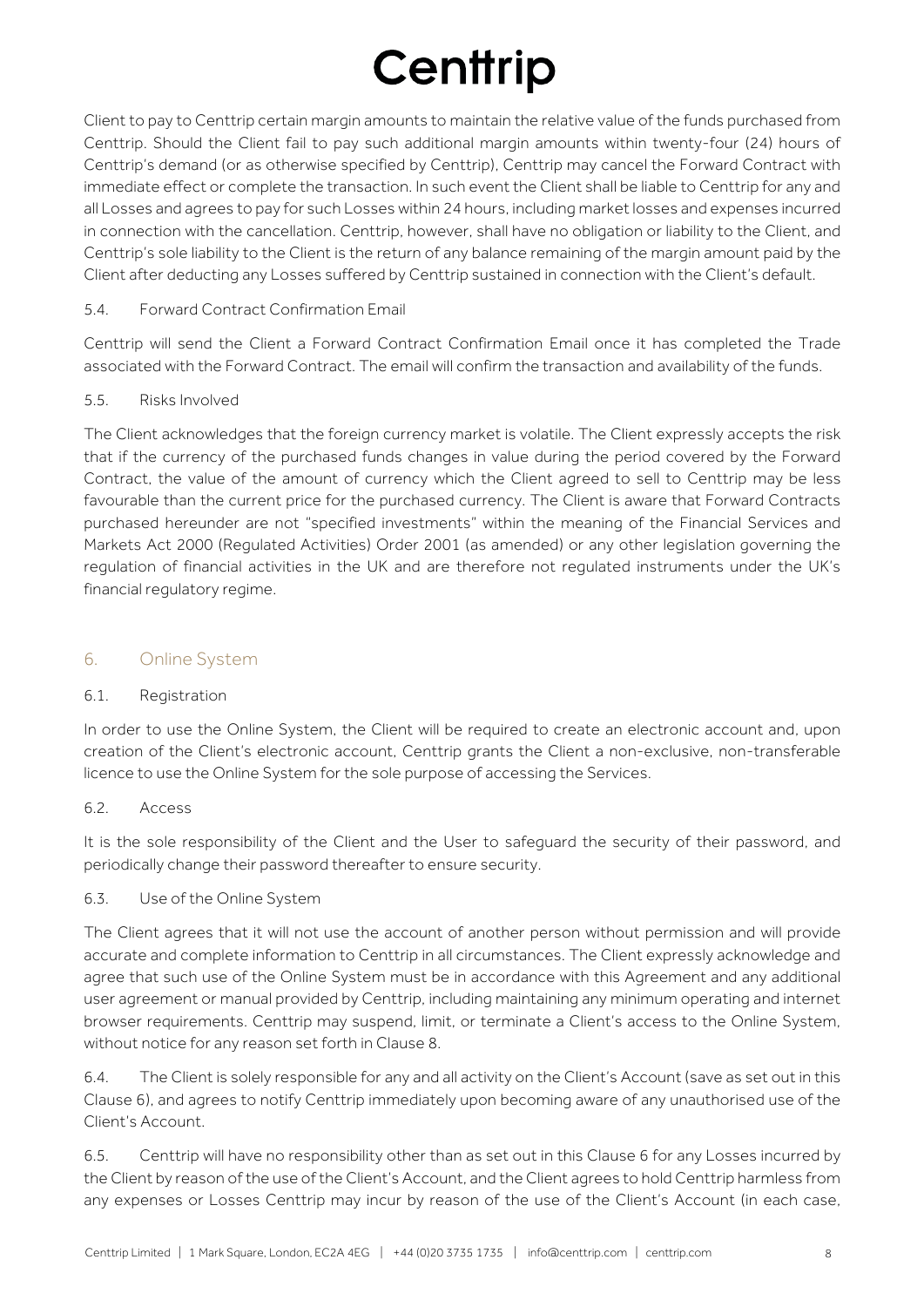whether such use is authorised or unauthorised). The Client agrees that it will:

6.5.1. not attempt to collect or harvest any personally identifiable information, including account names of other clients;

6.5.2. only use the Online System for the purpose set out in Clause 6.1 (and not for any commercial purpose); and

6.5.3. not use the Online System in any way that may damage, disable, overburden, or impair Centtrip's servers or networks or interfere with any other client's use and enjoyment of the Online System.

6.6. The Client will not try to gain unauthorised access to any services, user accounts, computer systems or networks, through hacking, password mining or any other means.

6.7. Electronic Communications from Centtrip

The Client acknowledges that the Online System may include certain communications from Centtrip or its partners, such as service announcements and administrative messages, and that these communications are considered part of the online service and the Client may not be able to opt out of receiving them. Unless explicitly stated otherwise, any new features that augment or enhance the current Service, including any new Service, shall be subject to this Agreement.

6.8. Copyright/Trademark Notice

The Online System, the content therein, and all intellectual property pertaining thereto and contained therein (including but not limited to copyrights, patents, trademarks and service marks) are owned by Centtrip or licensed through third parties, and all rights, title, and interest therein and thereto shall remain the property of Centtrip or of such third parties.

6.9. Online System Provided "As Is"

The Online System (and all other related services) is provided "as is" with no representations or warranties of any kind, either express or implied. Centtrip shall have no responsibility for transmission errors, faulty or unreliable internet connections or website downtime. All Limitation on Liability and Indemnity terms set forth in Clause 12 shall apply fully to the Client's use of the Online System, as well as any other means of accessing such Services.

### 6.10. Suspending the Client's use of the Online System

Centtrip may stop, suspend, or restrict the Client's access to the Services using the Online System if Centtrip reasonably considers it necessary:

6.10.1. for security reasons;

6.10.2. because Centtrip suspects that someone is using the Online System without the Client's permission or fraudulently; or

6.10.3. because there is a significantly increased risk that the Client may be unable to fulfil its liability to repay any sums it owes Centtrip.

6.11. Centtrip will always try to inform the Client by telephone before Centtrip stops, suspends, or restricts the Client's ability to access the Services using the Online System and its reasons for doing so. Where Centtrip is not able to inform the Client before, Centtrip will inform the Client immediately afterwards. Centtrip will not inform the Client under this Clause where it would be unlawful to do so, or if informing the Client would compromise Centtrip's reasonable security measures.

6.12. Centtrip will lift any stop, suspension or restriction on the Client's access to the Services using the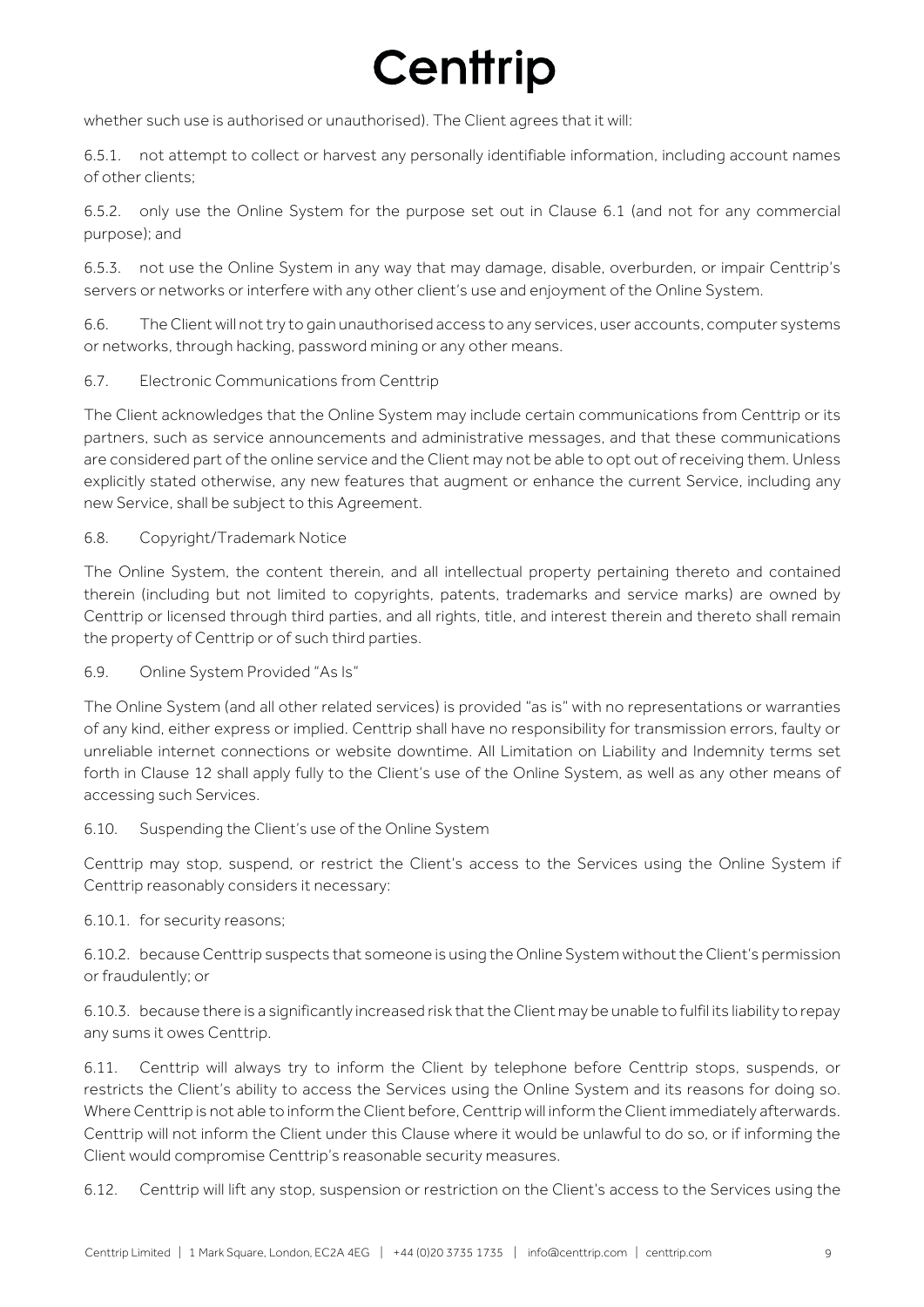Online System as soon as is practicable after the reasons for the stop, suspension or restriction no longer exist. The Client can call Centtrip on +44 (0)20 3735 1735 to ask Centtrip to lift any stop, suspension or restriction.

6.13. Security of the Online System

The Client must take all reasonable steps to keep safe their password and/or security information for the Online System. This includes the Client:

6.13.1. not telling any other person their password and/or security information;

6.13.2. not choosing obvious passwords and/or security information;

6.13.3. not writing down their password and/or security information in a way that could be easily recognised by someone else.

6.14. The Client must notify Centtrip by telephone or in writing without undue delay on becoming aware of the loss or theft of their password and/or security information for the Online System, or the unauthorised use of the Online System.

6.15. Making Payments from the Account

The Client can instruct Centtrip to make a payment to a Beneficiary using the Online System by inputting the payment details and clicking 'confirm' when prompted. Centtrip will treat this as the Client consenting to Centtrip processing the payment in accordance with the terms of this Agreement. The Client cannot withdraw or amend a payment instruction once it has been submitted.

6.16. The Client must provide:

6.16.1. in respect of payments to an account in the United Kingdom, the Beneficiary's account number and sort code;

6.16.2. in respect of international payments, the Beneficiary's International Bank Account Number and Bank Identifier Code and/or such other information as Centtrip may advise on the Online System, and Centtrip will use this information to process the Client's payment instruction. Centtrip refers to this information as the "unique identifier information" and the Client agrees to check it carefully before submitting it to Centtrip.

6.17. Centtrip will begin processing the payment when it receives the Client's payment instruction save that if Centtrip receives the Client's payment instruction:

6.17.1. after 12pm UK time on a Business Day; or

6.17.2. on a day that it not a Business Day in the United Kingdom, the Client's instructions will be treated as being received by Centtrip on the next Business Day.

6.18. Centtrip may refuse to process, or delay the processing of, a payment where Centtrip's banking or other payment provider partner(s) refuse to process, or delay the processing of, the payment. This may be for reasons relating to sanctions, anti-money laundering and/or other regulatory issues. Centtrip may need to ask the Client for additional information before Centtrip's banking or other payment provider partner(s) will process the payment. Centtrip will not be liable to the Client for any Losses it suffers arising out of or in connection with such refusal to process, or delay in processing, the payment.

### 6.19. Payments into the Account

Payments into the Client's Account can be made by electronic transfer or e-money wallet-to-wallet transfer only. All funds that are received from the Client for which e-money is issued are segregated accordingly and, where required by law, Centtrip will deposit such funds into a separate ring-fenced account with another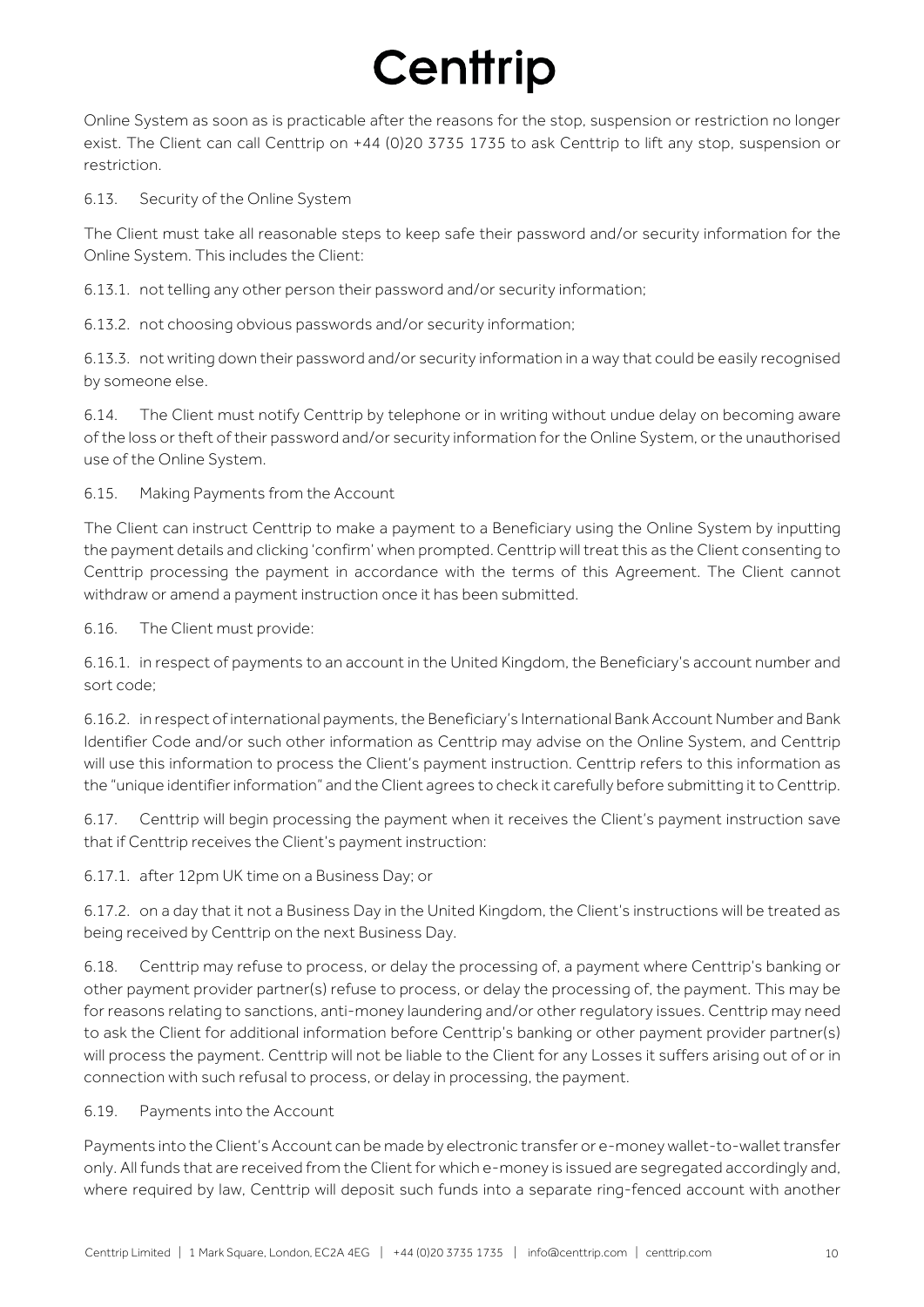institution. The purpose of this is to protect the Client's funds from claims made by other creditors if, for example, Centtrip becomes insolvent. The Financial Services Compensation Scheme is not applicable for this product.

### 6.20. Exchange Rate

Once the Client approves a Trade, either by clicking "Yes" or otherwise, the Client shall be responsible for such Trade. The exchange rate visible on the computer screen at the time the Client places the Trade will be the exchange rate applicable to the Client's Trade. Once placed, a Trade may not be cancelled by the Client without written approval from Centtrip.

### 6.21. Unauthorised and Incorrectly Executed Payments

The Client must notify Centtrip by telephone or in writing without undue delay (and in any event no later than 13 months after the date the amount is debited from the Account) on becoming aware of an unauthorised payment or a payment that has been incorrectly executed by Centtrip.

### 6.22. Unauthorised Payments

If the Client notifies Centtrip that a payment from its Account was not authorised in the manner set out in Clause 6.15 Centtrip will, subject to Clause 6.23:

6.22.1. refund the amount of the unauthorised payment to the Client as soon as practicable (and in any event no later than the end of the Business Day following the day on which the Client notifies Centtrip of the unauthorised payment); and

6.22.2. where applicable, restore the Account to the state it would have been in had the unauthorised payment not taken place.

6.23. Centtrip will not provide a refund pursuant to Clause 6.22.1 where it has reasonable grounds to suspect that the Client has been engaged in fraudulent behaviour.

6.24. The Client's maximum liability for any losses it incurs in respect of unauthorised payments arising from the Client's password and/or security information for the Online System being lost or stolen is £35, except where:

6.24.1. the loss or theft of the Client's password and/or security information for the Online System was not detectable by the Client prior to the payment;

6.24.2. the loss was caused by the acts or omissions of an employee, agent or branch of Centtrip, in which case, the Client shall not have any liability in respect of such unauthorised payments (unless it has acted fraudulently).

6.25. Centtrip will not provide the Client with a refund in respect of unauthorised payments arising from the Client's password and/or security information for the Online System being lost or stolen where the Client has acted fraudulently or has with intent or gross negligence failed to comply with Clause 6.13 or 6.14.

6.26. The Client will not be liable for any losses it incurs in respect of unauthorised payments arising from the Client's password and/or security information for the Online System being lost or stolen:

6.26.1. which arise after the Client has notified Centtrip in accordance with Clause 6.14;

6.26.2. where Centtrip has failed to provide the Client with the means to notify Centtrip in accordance with Clause 6.14;

6.26.3. where Centtrip fails to require strong customer authentication where it is legally required to do so.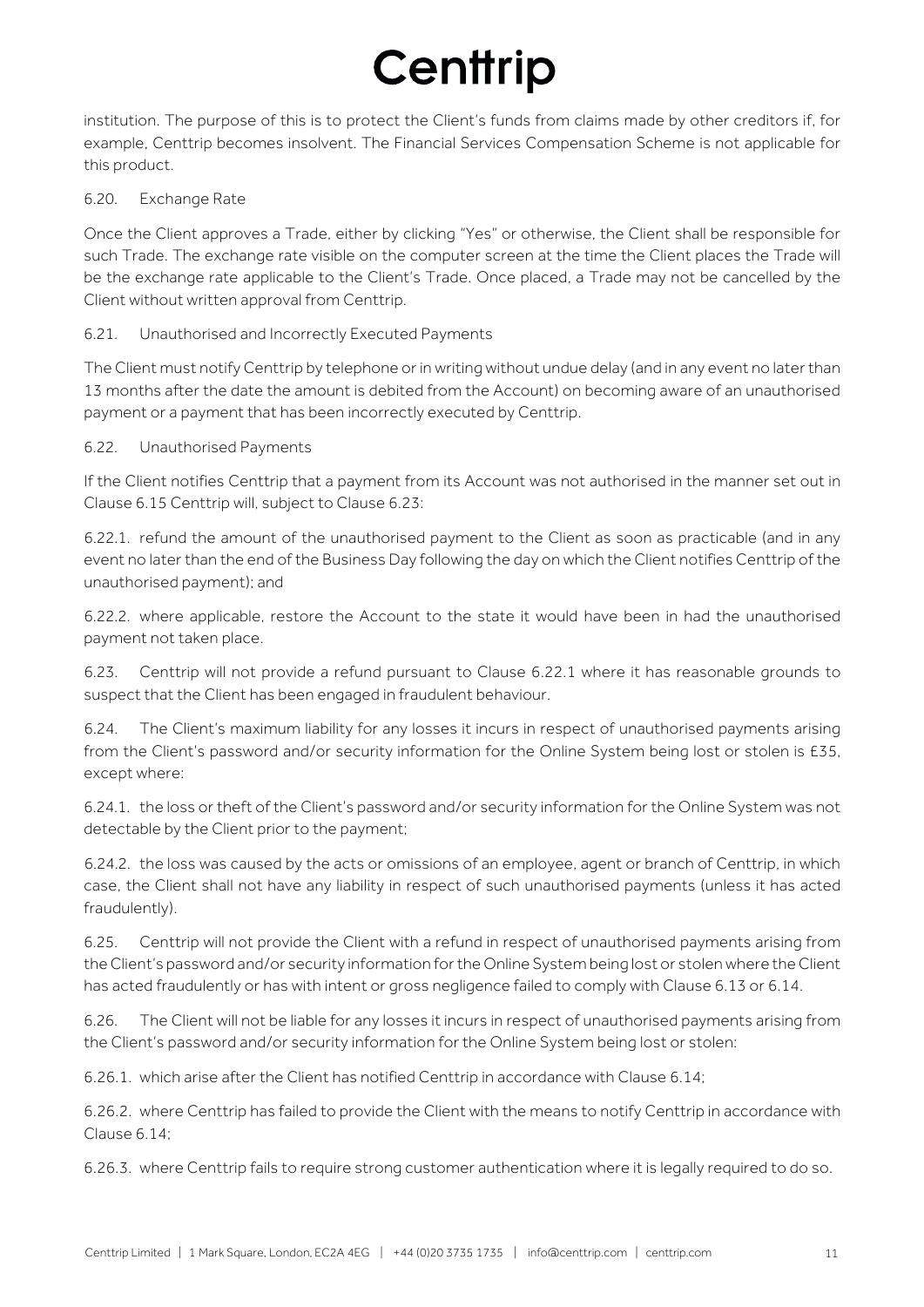#### 6.27. Incorrectly Executed Payments

Where the Client instructs Centtrip to make a payment and Centtrip fails to do so or makes it incorrectly, Centtrip will, without undue delay, refund to the Client the amount of the payment (if the payment has been debited from the Client's Account) and restore the Account to the state it would have been in so that it is as if the payment had not taken place, except where:

6.27.1. the Client has provided Centtrip with the wrong unique identifier information for the Beneficiary; or

6.27.2. Centtrip can show that the funds were received by the Beneficiary's bank.

6.28. Where Centtrip fails to credit funds that it receives for the Client to the Client's Account, Centtrip will immediately make available the relevant amount to the Client and, where applicable, credit the corresponding amount to the Client's Account (so that it is as if the Client received the funds when it should have done).

6.29. Where a payment the Client has instructed Centtrip to make has been made incorrectly, Centtrip will, if the Client asks Centtrip to, immediately, and without charge to the Client, make efforts to trace the incorrectly made payment and notify the Client of the outcome.

6.30. Where Centtrip makes a payment transaction using the unique identifier information that the Client provides for the Beneficiary, and the unique identifier information is incorrect, Centtrip will not have any liability for the payment not being made or being made incorrectly. Centtrip will however make reasonable efforts to recover the funds involved in the payment. If Centtrip is unable to recover the funds, it will, on receiving a written request from the Client, provide the Client with all of the available relevant information Centtrip has so the Client can file a legal claim for repayment of the funds (except where it would be unlawful for Centtrip to provide this information).

6.31. Where funds are paid into the Client's Account by mistake, Centtrip can take them back and return them to the payer. The Client agrees to notify Centtrip if it receives any funds into its Account by mistake. If Centtrip is unable to recover the funds from the Client, Centtrip may be required to provide the payer with all relevant information to assist them in collecting the funds from the Client (and such information may include the Client's personal information).

### 6.32. Fraud and Security Threats

Centtrip will contact the Client by telephone or by sending a message on the Online System if there are suspected or actual fraud or security threats related to the Client's Account.

6.33. Spending Limits

Centtrip and the Client may from time to time agree spending limits that apply to payments instructed by the Client using the Online System.

### 6.34. Account Information

The Client can view information about its Account (including payment information) using the Online System. The Client can download such information in PDF format from the Online System at any time. Centtrip will not send the Client a paper statement unless the Client requests one from the Centtrip Client Support Team.

### 7. Force Majeure

In the event that Centtrip is unable to deliver, or is delayed in delivering, purchased funds due to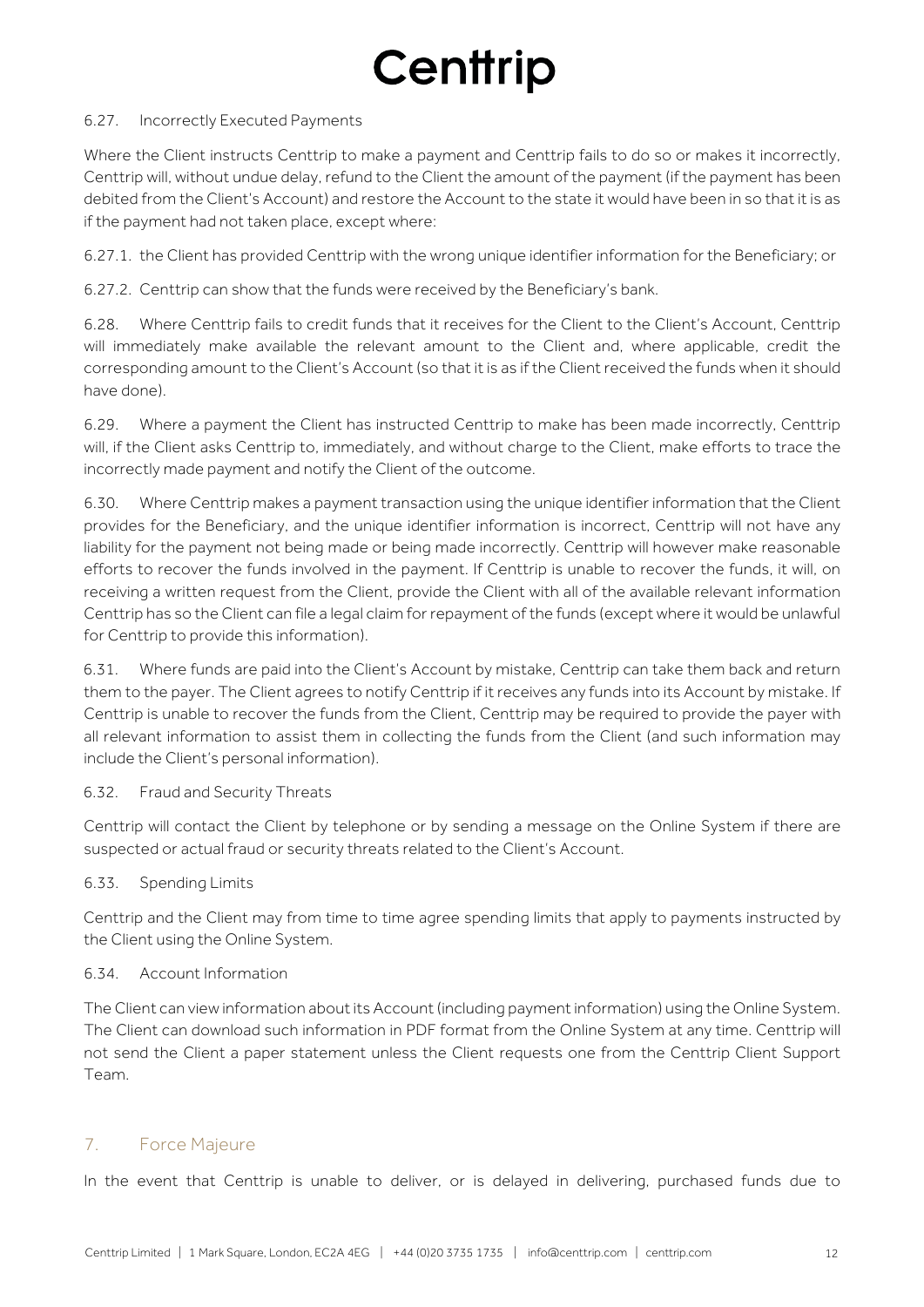circumstances beyond Centtrip's control, including but not limited to government acts, wars, strikes, riots, other civil disturbances, legal process, electronic failure or mechanical failure, the Client agrees that Centtrip shall have no liability for direct, indirect, special, incidental or consequential damages, including, but not limited to, loss of profits or expenses, arising in connection with any transaction entered into with the Client pursuant to this Agreement, any Contract or any Confirmation.

### 8. Term and Termination

8.1. This Agreement will commence on the date that Centtrip advises when Centtrip confirms to the Client that the Client's Account Application has been accepted (which shall be at Centtrip's sole discretion) and shall continue in force until terminated by either Centtrip or the Client in accordance with these terms and conditions.

8.2. The Client may end this Agreement at any time on providing Centtrip with not less than one (1) month's written notice.

8.3. Centtrip may end this Agreement at any time on providing the Client with not less than two (2) months' written notice.

8.4. Centtrip may end this Agreement immediately at any time without notice if:

- (a) the Client is Insolvent;
- (b) an applicable regulatory or law enforcement authority initiates a regulatory or enforcement action or investigation against the Client which, in the reasonable judgment of Centtrip will materially impair the terms of the Agreement, the expected economic value of this Agreement, or the business reputation of Centtrip;
- (c) the Client breaches this Agreement or any terms of a Trade; or
- (d) the transactions originating under this Agreement are deemed by Centtrip, in Centtrip's sole discretion, to represent a regulatory compliance or business risk.

8.5. Where the Agreement is terminated, all amounts owed by the Client to Centtrip shall become immediately due and payable. Termination of the Agreement shall be without prejudice to any rights, obligations, claims and liabilities which have accrued prior to the date on which the Agreement terminates.

### 9. Representations and Warranties

The Client represents and warrants that:

- (a) the Client has the authority to enter into the Agreement;
- (b) all information on the Account Application is true and complete, and Client will promptly advise Centtrip of any changes to such information.
- (c) the Client will have legal title to all funds used in connection with Trades entered into hereunder;
- (d) the Client will fully comply with all applicable laws and regulations;
- (e) the Client has all requisite authorizations and approvals to make any payments for the Services.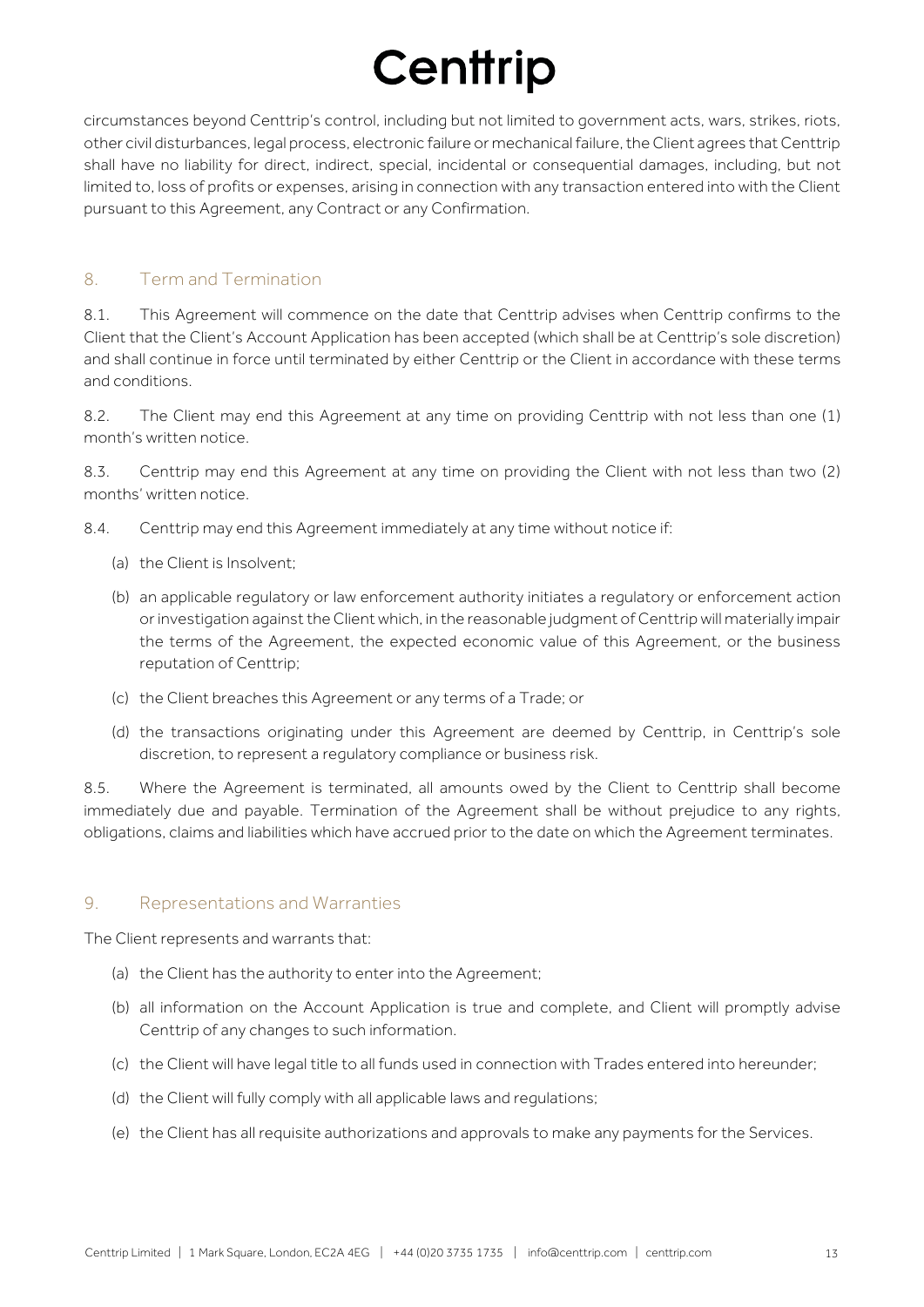### 10. Anti-Money Laundering and Anti-Terrorism Laws

The Client represents and covenants, that the Client:

- (a) is familiar with all applicable laws, regulations, orders, etc. in effect from time to time relating to antimoney laundering and counter terrorism ("Anti-Money Laundering and Terrorism Laws") of the United Kingdom, including the Terrorism Act 2000, the Proceeds of Crime Act 2002, the Serious Organised Crime and Police Act 2005 and the Money Laundering Regulations 2017;
- (b) acknowledges that the Client's transactions are subject to applicable Anti-Money Laundering and Terrorism Laws, and that Centtrip may provide information to governmental authorities to assist in such regard;
- (c) will comply in all material respects with all applicable Anti-Money Laundering and Terrorism Laws;
- (d) acknowledges that Centtrip's performance hereunder may also be subject to compliance with all applicable Anti-Money Laundering and Terrorism Laws;
- (e) is not a Blocked person and will not conduct business with any Blocked Person;
- (f) will take such other action as Centtrip may reasonably request in connection herewith.

### 11. Confidentiality and Data Protection

#### 11.1. Confidentiality of Personal Information

Centtrip does not disclose non-public personal information about its Clients or former Clients, but may disclose such information in certain limited circumstances such as the following:

- (a) where it is necessary to effect, administer, or enforce a transaction requested or authorised by the Client, or in connection with servicing or processing a financial product or service requested or authorised by the Client,
- (b) where such sharing is reasonably necessary to protect the confidentiality or security of Client records, the services or products Centtrip offers, or transactions Centtrip processes or handles,
- (c) to protect against or prevent actual or potential fraud, identity theft, unauthorised transactions, claims or other liability, as well as for resolving Client disputes or inquiries or checking credit,
- (d) to comply with federal, state or local laws or regulations or other legal requirements, such as subpoenas or other legal process. The preceding list sets forth examples only and is not meant to be comprehensive. Centtrip also restricts access to Clients' non-public personal information to those employees and agents who need to know that information to provide products or services to the Client or fulfil certain obligations described above. Centtrip also maintains physical, electronic and procedural safeguards to guard Clients' non-public personal information.

### 11.2. Data Protection

Centtrip is a separate and independent controller of personal data that it processes for the purposes of performing its obligations in this Agreement. Centtrip and the Client will comply with their respective obligations under applicable data protection law. The Client has certain rights under such laws including to be informed about how Centtrip processes data. Further information on such matters is set out in Centtrip's privacy policy which is available at https://www.centtrip.com/privacy-terms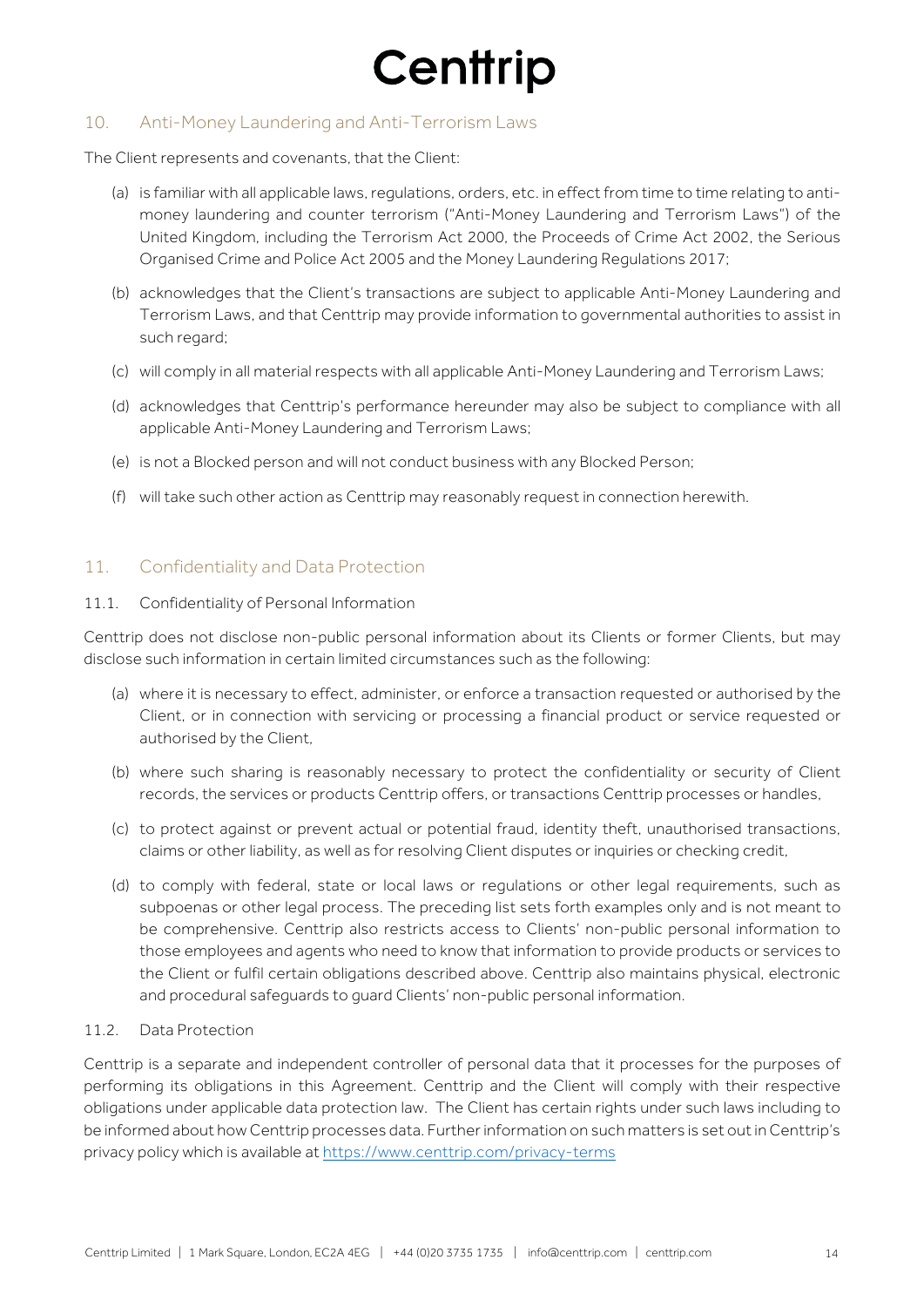### 12. Limitation of Liability; Indemnity

12.1. Centtrip shall not be liable (whether in contract, tort (including negligence), under statute or otherwise) to the Client for: loss of profits; or loss of business; or depletion of goodwill and/or similar losses; or loss of anticipated savings; or loss of goods; or loss of contract; or loss of use; or loss of corruption of data or information; or any special, indirect, consequential or pure economic loss, costs, damages, charges or expenses, incurred by the Client as a result of this Agreement.

12.2. Nothing in this Agreement shall exclude or limit one party's liability to the other for:

- 12.2.1. personal injury or death caused by its negligence;
- 12.2.2. its fraud or fraudulent misrepresentation; or

12.2.3. any matter for which it is not permitted by law to exclude or limit its liability.

12.3. All warranties, conditions and other terms implied by statute or common law are, to the fullest extent permitted by law, excluded from the Contract.

12.4. If the Client's performance of its obligations under the Agreement is prevented or delayed by any act or omission of the Client, its agents, subcontractors, consultants or employees, Centtrip shall not be liable for any costs, charges or losses sustained or incurred by the Client arising directly or indirectly from such prevention or delay.

### 13. Changes to the Agreement

Centtrip may change the Agreement at any time. Centtrip will provide the Client with not less than two (2) months' written advance notice of any such changes (except in the case of changes to exchange rates). Where Centtrip provides you with notice of a change in accordance with this Clause, you do not need to do anything, they will happen automatically. If you are not happy you can contact us to discuss your options, this includes the ability to terminate the Agreement a by providing written notice to Centtrip during the notice period. If we do not hear from you during the notice period and before the change comes into effect, we will assume you have accepted the change and it will apply to you from the effective date specified in the notice and as stated in this Agreement.

### 14. General Terms and Conditions

### 14.1. Third Parties

A person who is not a party to this Agreement shall not have any rights under or in connection with it by virtue of the Contracts (Rights of Third Parties) Act 1999.

### 14.2 No Waiver

Centtrip's failure to exercise any of its rights under this Agreement shall not be deemed a waiver of such rights or remedies at a later time.

### 14.3. Legal Fees

If either party brings an action or proceeding to enforce the terms of this Agreement or declare rights under this Agreement, the prevailing party in any such action, proceeding, trial or appeal will be entitled to its reasonable attorneys' fees to be paid by the losing party as fixed by the court.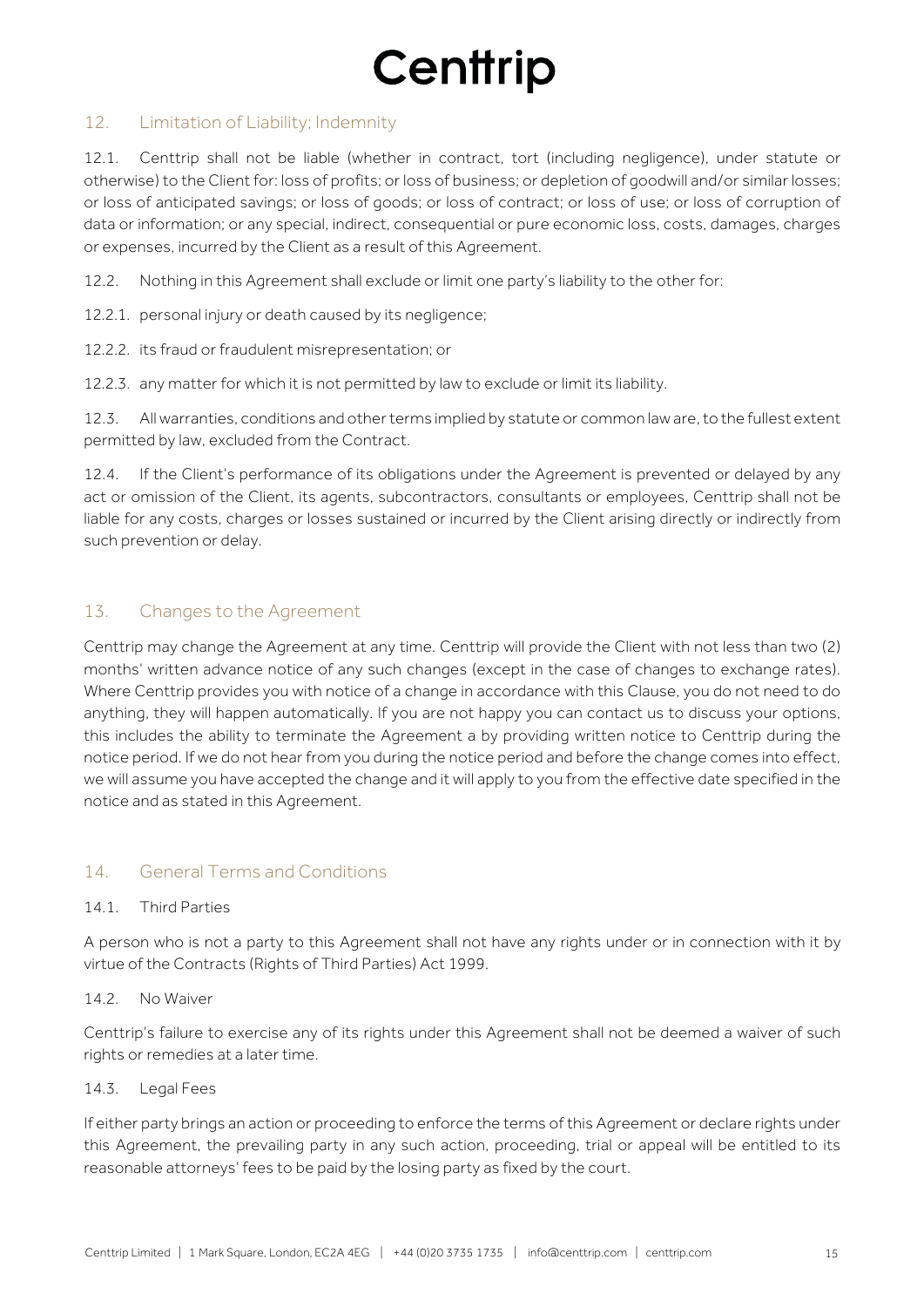#### 14.4. Counterparts

This Agreement may be executed in one or more counterparts, each of which will constitute an original, but which will together constitute one agreement.

#### 14.5. Severability

If any provision hereof shall be held to be unenforceable, illegal, unlawful or void by a court or body or authority of competent jurisdiction, such provision will be deemed to be severed from this Agreement and the remainder of the provisions hereof shall remain in full force and effect and shall be binding upon the Parties.

### 14.6. Language

The original language of this Agreement is English, and all notices or other communications given or required under it will be in English. Centtrip will provide a copy of this Agreement to the Client at any time during the term of the Agreement on request.

#### 14.7. Communication

Centtrip will contact the Client by telephone, in writing or by sending a message on the Online System using the contact details provided by the Client in its Account Application.

The Client can contact Centtrip using the following details: Centtrip Limited,1Mark Square, London EC2A 4EG, Tel: +44(0)20 3735 1735, Email: help@centtrip.com

#### 14.8. Complaints

The Client should contact its Centtrip Account Executive if it has a complaint concerning its Account or otherwise in relation to the Agreement. Centtrip will deal with all such complaints in accordance with its complaints handling procedure, which the Client may request a copy of from Centtrip at any time. If Centtrip fails to resolve the Client's complaint to the Client's satisfaction, the Client may (if eligible) be able to refer it to the Financial Ombudsman Service free of charge. The contact details of the Financial Ombudsman Service are: The Financial Ombudsman Service, Exchange Tower, London E14 9SR, Tel: 08000234567. Details of the service offered by the Financial Ombudsman Service are available at www.financialombudsman.org.uk

### 14.9. Governing Law

This Agreement, and any dispute or claim arising out of or in connection with it or its subject matter or formation (including non-contractual disputes or claims), shall be governed by, and construed in accordance with, the law of England and Wales.

#### 14.10. Jurisdiction

The parties irrevocably agree that the courts of England and Wales shall have exclusive jurisdiction to settle any dispute or claim that arises out of, or in connection with, the Agreement or its subject matter or formation (including non-contractual disputes or claims).

#### 14.11. Assignment

The Client shall not assign this Agreement nor any rights or obligations hereunder without Centtrip's written consent. If Centtrip provides its written consent to any assignment of this Agreement, the Agreement shall be binding upon the successors, heirs, and assigns of the Parties.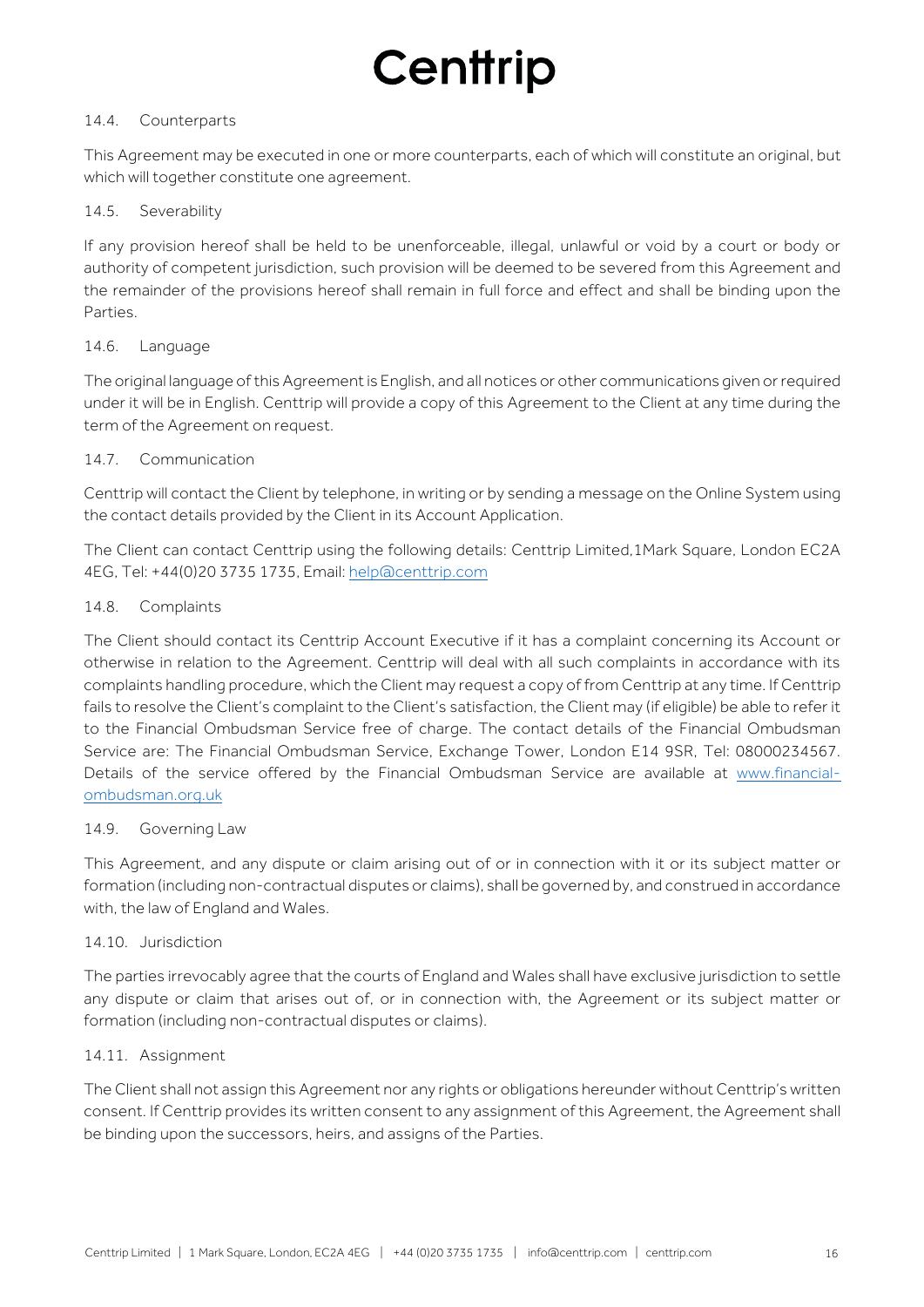#### 14.12. Telephone Calls

For record-keeping, fraud-detection or training purposes, Centtrip may record telephone calls to or from Centtrip and/or Centtrip's representatives with respect to the transactions contemplated herein. Centtrip shall not be required to provide copies or tapes of Trades to Clients. If permitted by law, said recordings may be used as evidence for any legal purpose.

#### 14.13. Entire Agreement

This Agreement constitutes the entire agreement between Client and Centtrip with respect to the subject matter hereof and supersedes all previous negotiations, commitments and writings.

#### 14.14. Entire Agreement

The Fees payable by, and limits applicable to, the Client are available in the Fee Schedule section of the Online System. For Card Fee(s)s associated with the use of your Card including but not limited to, the Inactive Card Maintenance Fee and the Inactive Operating Account Fee please refer to our Fee [Limits Schedule available online from the Centtrip website:](https://support.centtrip.com/faqs/what-are-your-card-fees) What are Centtrip's standard card fees and limits?

Centtrip may revise or amend its fees and charges over time and, if so, we will notify you in advance in accordance with Clause 13. Centtrip also reserves the right to waive or reduce any fees or charges at its discretion.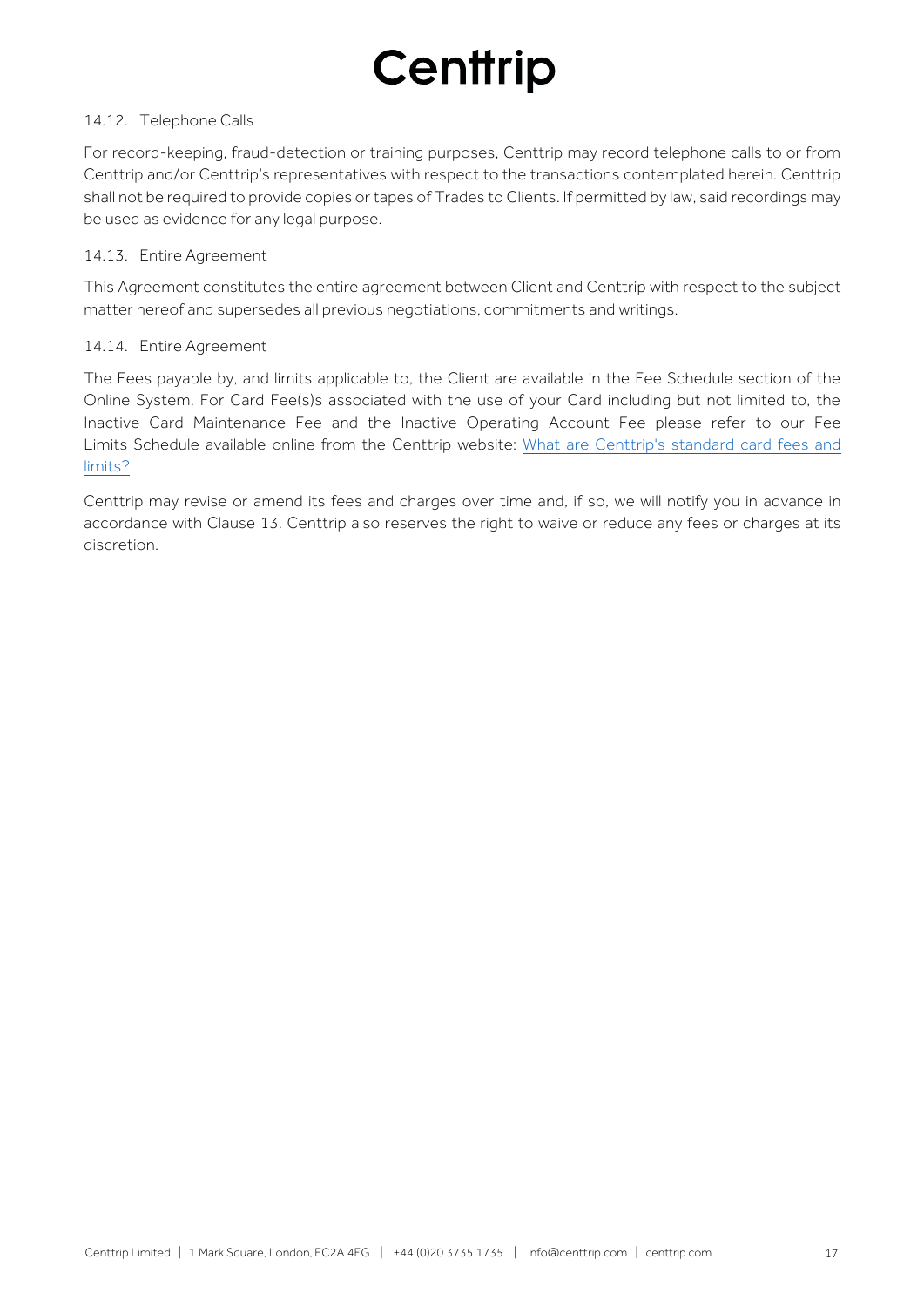## Section Two

## Centtrip Prepaid Mastercard®

## Terms and Conditions

Valid as of 16 July 2022

IMPORTANT INFORMATION: These terms and conditions ("Agreement") govern the use of the Payment Services defined in Clause 1, which are supplied by PFS Card Services (Ireland) Limited, Front Office, Scurlockstown Business Park, Trim, Co. Meath, C15 K2R9, Ireland whose details are in Clause 2 ("we", "us", "our") to any person whose application we approve ("Customer", "you", "your"). Words that begin with a capital letter have the meaning given either where they first appear in this Agreement or in Clause 1. This Agreement includes the terms of the PCSIL Privacy Policy available at www.emlpayments.com/privacy.

By activating your Card, you agree that you have read and understood the terms of this Agreement (a copy of which you may download and store at any time). This Agreement shall commence at that time and continue unless cancelled under Clause 10 or terminated under Clause 12. We reserve the right to change this Agreement by giving 2 months' notice to you in accordance with Clause 18. If we do this, you may terminate this Agreement immediately and without charge before the proposed changes take effect, otherwise you shall be deemed to have accepted such changes when the 2 months' notice expires. However, you agree that changes to the Applicable Exchange Rate may be applied immediately and at the rate quoted via the Payment Service at the time of the relevant Transaction. Please also read the conditions of redemption, in Clause 11 before activating your Card.

We will communicate with you in English (the language in which this Agreement was agreed with you on registration for your Account). Key information relating to your Transactions will be provided to you at the email address you register with us and/or in your Account. You may access, download, and print this information at any time by logging in to your Account. In addition, you agree that we may provide notices or other information to you from time to time by posting it in your Account, emailing it to your registered email address, mailing it to your registered physical address, calling you by phone or sending you mobile messages. Notices to you by email or mobile messages shall be deemed given 24 hours after the email is sent, unless the sending party is notified that the email address is invalid. Notices sent by registered mail shall be deemed to have been received three days after the date of mailing. You may contact us as specified in Clause 2.

You may request a copy of any legally required disclosures (including this Agreement) from us via the contact details in Clause 2, and we will provide this to you in a form which enables you to store the information in a way that is accessible for future reference for a period of time adequate for the purposes of the information and which allows the unchanged reproduction of the information stored via, for example; our website, your Account or by email.

### 1. Definitions & Interpretation

In this document, if we use words that start with a capital letter, that means the word has been defined in this 'Definition & Interpretation' section.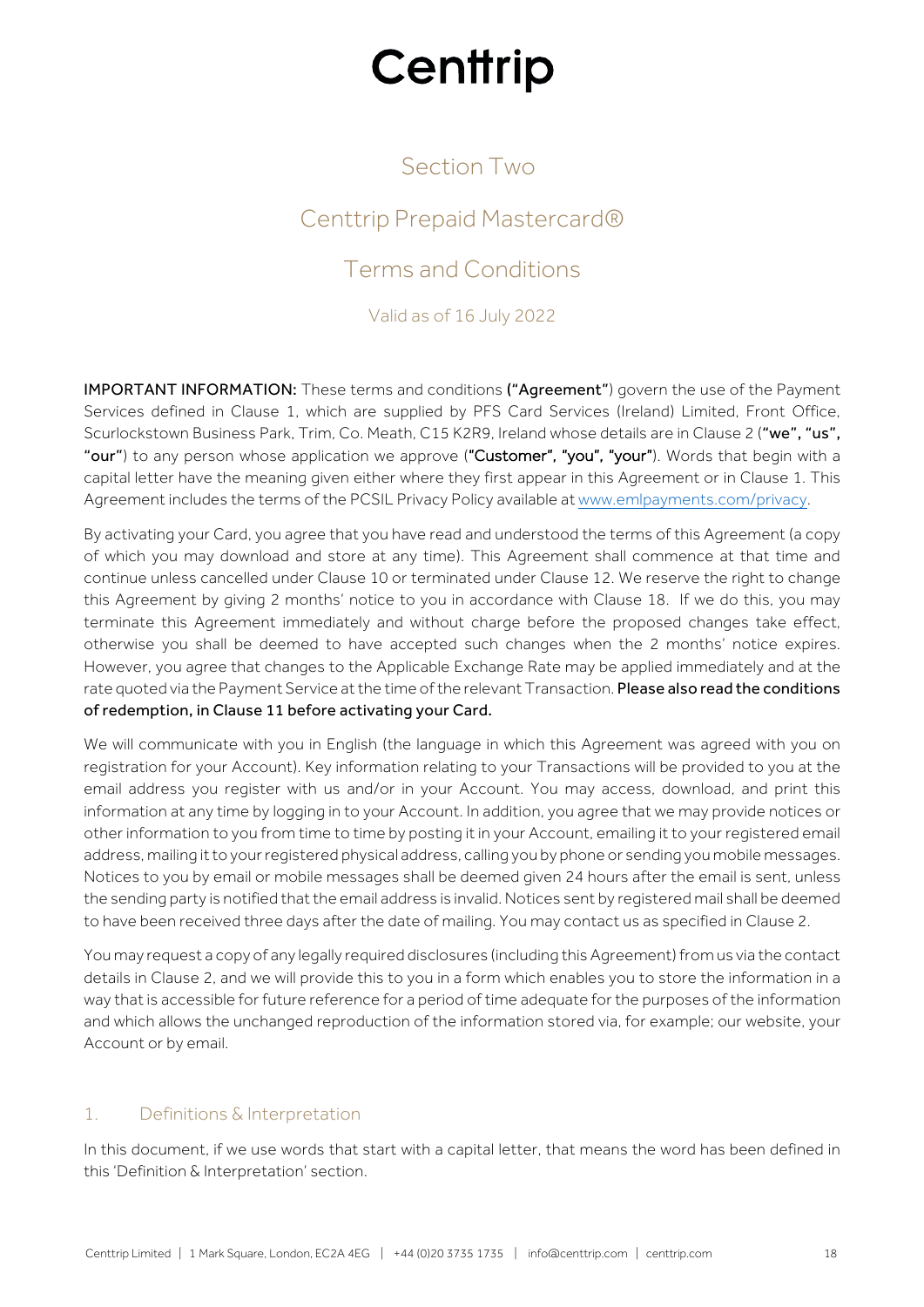| "Account" or<br>"E-Wallet"                                    | a data account in our systems where we record your Available Balance,<br>Transaction Data and other information from time to time;                                                                                               |
|---------------------------------------------------------------|----------------------------------------------------------------------------------------------------------------------------------------------------------------------------------------------------------------------------------|
| "Account Closure<br>Fee"                                      | has the meaning given in the attached Fees & Limits Schedule                                                                                                                                                                     |
| "Account<br><b>Information Service"</b>                       | an online service to provide consolidated information on one or more payment<br>accounts held by the payment service user with another payment service<br>provider or with more than one payment service provider;               |
| "Account<br><b>Information Service</b><br>Provider" or "AISP" | the supplier of an Account Information Service;                                                                                                                                                                                  |
| "Additional<br>Cardholder"                                    | where applicable, a person who holds a Secondary Card;                                                                                                                                                                           |
| "Applicable Exchange<br>Rate"                                 | the exchange rate available on our website<br>https://prepaidfinancialservices.com/en/exchange-rates;                                                                                                                            |
| "ATM"                                                         | an automated teller machine is an electronic telecommunications device that<br>enables Customers to perform financial transactions, particularly cash<br>withdrawal, without the need for a human cashier, clerk or bank teller; |
| "Authorised Person"                                           | any person to whom you authorise us to access your Account;                                                                                                                                                                      |
| "Available Balance"                                           | the amount of E-money issued by us to you but not yet spent or redeemed;                                                                                                                                                         |
| "Business Day"                                                | Monday to Friday, 0900hrs to 1700hrs GMT, excluding bank and public holidays<br>in Ireland;                                                                                                                                      |
| "Card"                                                        | a prepaid Mastercard card issued by us and linked to your Account, which can<br>be used to spend your Available Balance wherever Mastercard cards are<br>accepted;                                                               |
| "Card Replacement<br>Fee"                                     | has the meaning given in the attached Fees & Limits Schedule;                                                                                                                                                                    |
| "Card Scheme"                                                 | the operator of the payment scheme under which we issue each Card;                                                                                                                                                               |
| "Customer Due<br>Diligence"                                   | the process we are required to go through to verify the identity of our<br>Customers;                                                                                                                                            |
| "Customer Funds<br>Account"                                   | the segregated bank account where we hold relevant funds corresponding to<br>your Available Balance in accordance with the safeguarding provisions of the<br>Electronic Money Regulations 2011;                                  |
| "E-money"                                                     | monetary value issued by us to your Account on receipt of funds on your behalf<br>in our Customer Funds Account, equal to the amount of funds received;                                                                          |
| "European Economic<br>Area" or "EEA"                          | the European Union ("EU") member states, as well as Iceland, Liechtenstein and<br>Norway;                                                                                                                                        |
| "Fees"                                                        | the fees payable by you for the Payment Services as specified in the attached<br>Fees & Limits Schedule;                                                                                                                         |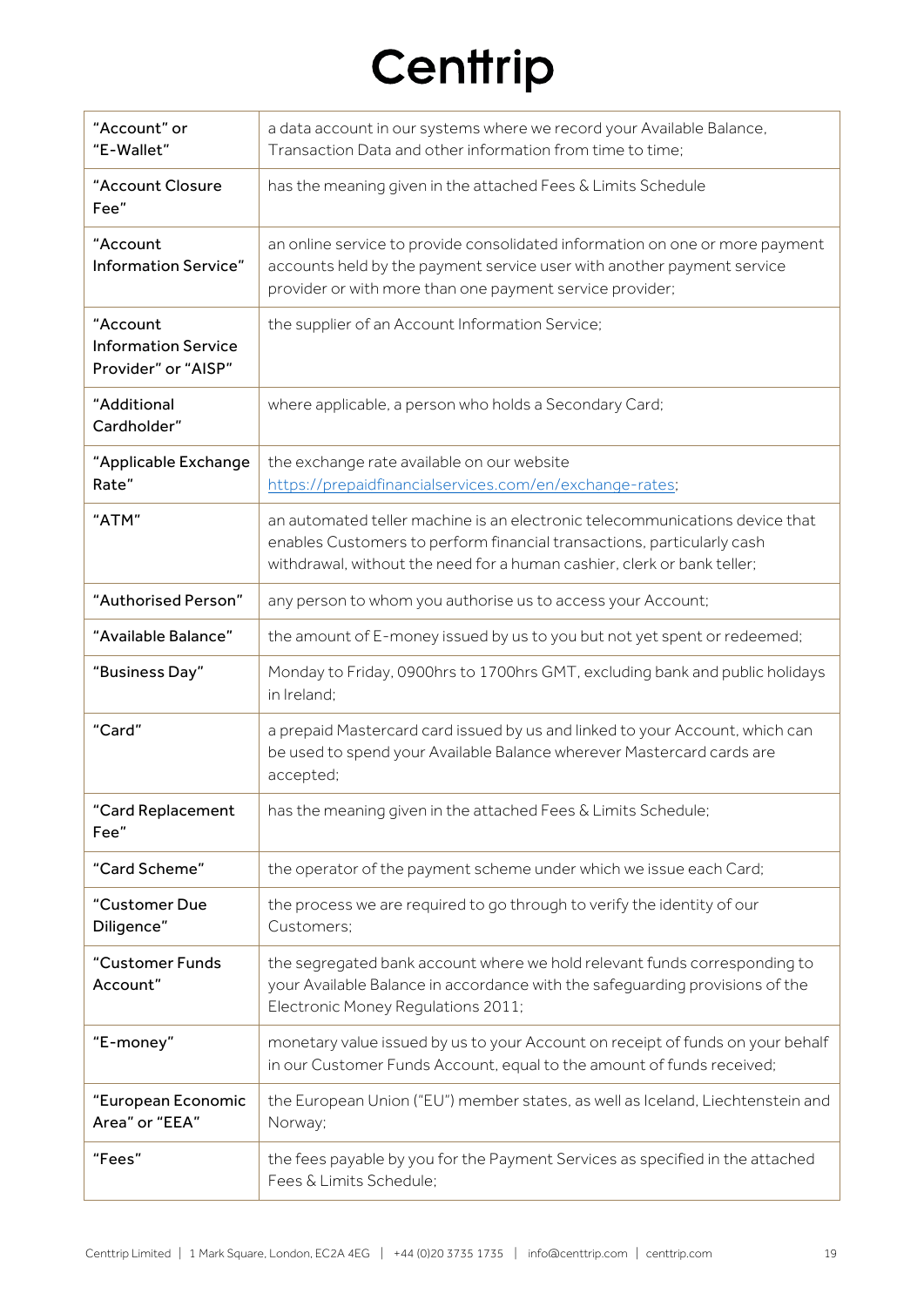| "IBAN"                                                  | an International Bank Account Number used to identify bank accounts for the<br>purposes of international payments;                                                                                                                                                      |
|---------------------------------------------------------|-------------------------------------------------------------------------------------------------------------------------------------------------------------------------------------------------------------------------------------------------------------------------|
| "Merchant"                                              | a retailer who accepts Payment for the sale of goods or services to you;                                                                                                                                                                                                |
| "Payment"                                               | a payment for goods or services using a Card;                                                                                                                                                                                                                           |
| "Payment Initiation<br>Service"                         | an online service to initiate a payment order at the request of the payment<br>service user with respect to a payment account held at another payment<br>service provider;                                                                                              |
| "Payment Initiation<br>Service Provider" or<br>("PISP") | a payment service provider who supplies a Payment Initiation Service;                                                                                                                                                                                                   |
| "Payment Services"                                      | the services supplied by us to you under this Agreement, including issuing<br>Cards and Accounts; and executing Transactions;                                                                                                                                           |
| "PCSIL IBAN"                                            | a virtual IBAN issued by our bank service provider that we allocate to your Card<br>or your Account which can be used by you or others for the purpose of making<br>a SEPA Transfer of funds that will result in a credit of the relevant funds to your<br>Account;     |
| "Redemption Fee"                                        | means the fee applied by us for the return of funds to an IBAN Account holder,<br>or Cardholder following a request for redemption by an IBAN Account holder<br>Cardholder under this Agreement, as specified in the attached Fees & Limits<br>Schedule, if applicable; |
| "Secondary Card"                                        | where applicable, any extra Card which is issued to a Customer or Authorised<br>Person:                                                                                                                                                                                 |
| "SEPA Transfer"                                         | a facility whereby you instruct us to send Euros to a bank account elsewhere in<br>the Single Euro Payments Area ("SEPA"), quoting the IBAN of the intended<br>recipient of the funds;                                                                                  |
| "Simplified Due<br>Diligence"                           | a lighter form of Customer Due Diligence, resulting in certain lower Card and<br>Account limits;                                                                                                                                                                        |
| "Transaction"                                           | a Payment, a Transfer or a SEPA Transfer;                                                                                                                                                                                                                               |
| "Transfer"                                              | a transfer of E-money from one Account to another Account;                                                                                                                                                                                                              |
| "Virtual Card"                                          | a Card number issued by us for the purpose of making a single Payment without<br>also issuing any corresponding physical card;                                                                                                                                          |

### 2. Contact and Regulatory Information

2.1. Your Card or Account can be managed online at / via email to help@centtrip.com or by phone to +44 (0)20 3735 1735. To report your Card(s) lost or stolen please call +44 (0)20 3735 1735 or email help@centtrip.com

2.2. The issuer for Your Centtrip Prepaid Mastercard Card and provider of the Payment Services is PFS Card Services (Ireland) Limited (PCSIL). PCSIL is registered in Ireland under Company Registration Office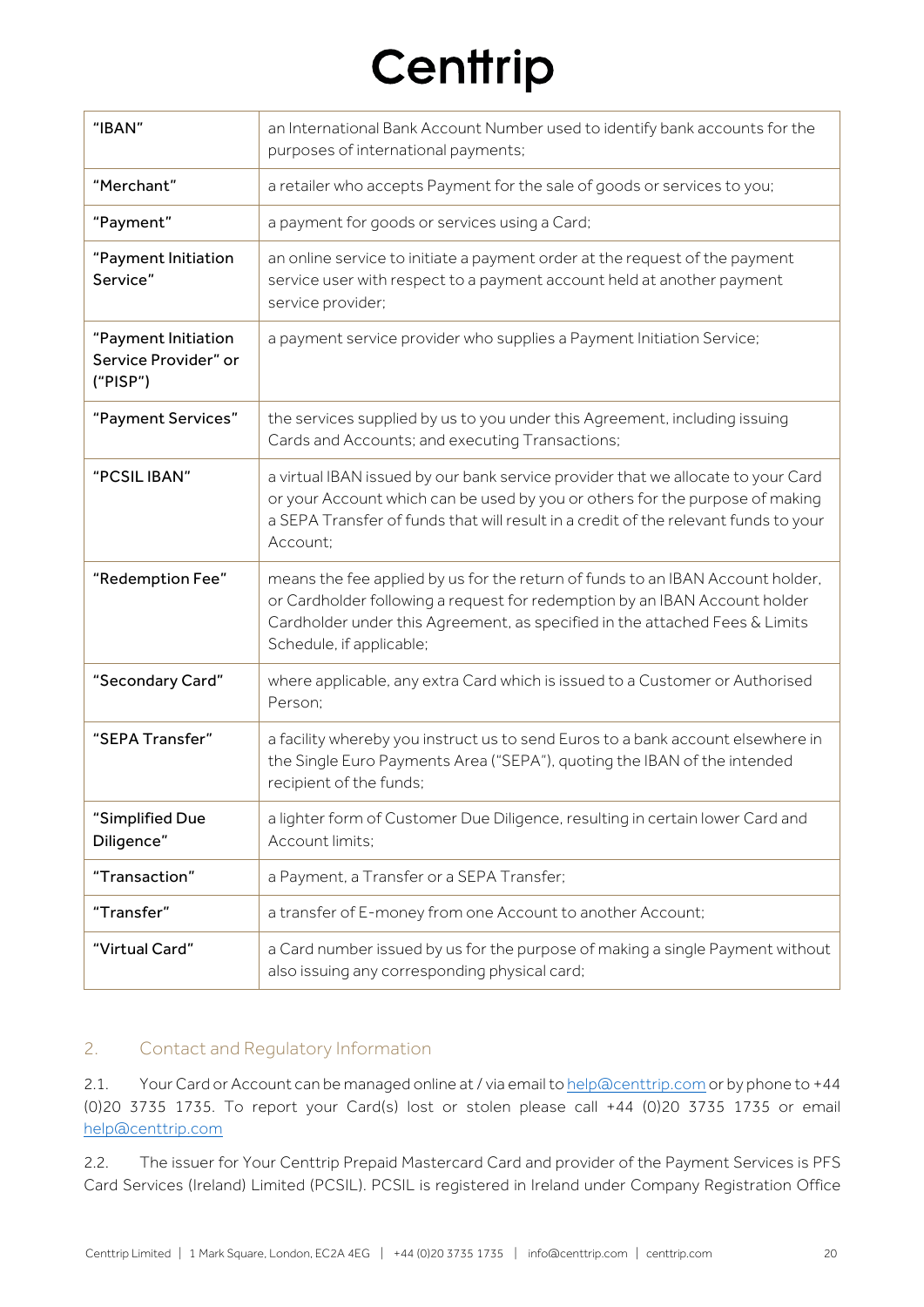Number is 590062. Registered Office: Front Office, Scurlockstown Business Park, Trim, Co. Meath, C15 K2R9.

2.3. PCSIL is authorised and regulated as an e-money issuer by the Central Bank of Ireland registration number C175999.

2.4. Details of the PCSIL authorisation by the Central Bank of Ireland is available on the public register at http://registers.centralbank.ie/DownloadsPage.aspx .

2.5. PFS Card Services (Ireland) Limited acts as the programme issuer.

2.6. Centtrip is the programme manager. Centtrip is registered in London with registered office 1 Mark Square EC2A 4EG.

2.7. PCSIL is licensed as an Affiliate member with the Mastercard Scheme. Mastercard is a registered trademark of Mastercard International Incorporated.

## 3. Type of Service, Eligibility and Account Access

3.1. Your Card is not a credit card and is not issued by a bank. Regardless of the type of Card(s) you have, you will have only one Account where your Available Balance is located.

3.2. Your Payment Services may not be activated unless we have been provided with the required information so that we may identify you and can comply with all applicable Customer Due Diligence requirements. We shall keep records of such information and documents in accordance with all applicable legal and regulatory requirements.

3.3. Reference to a currency (e.g. Euros  $€$  or Sterling) shall mean that amount or the local currency equivalent in which your Card is denominated.

3.4. Any Transaction on your Card in a currency other than the currency in which your Card is denominated, will require a currency conversion using an Applicable Exchange Rate.

3.5. The Available Balance on your Card and/or Account will not earn any interest.

3.6. The Payment Services are prepaid payment services and not a credit or bank product, you must therefore ensure that you have a sufficient Available Balance from time to time to pay for your Transactions and applicable Fees. If for any reason a Transaction is processed, and the Transaction amount exceeds the Available Balance, you must repay us the amount of such excess immediately and we shall be entitled to stop any existing or subsequent Transactions from proceeding.

3.7. This Agreement does not give you any rights against the Card Schemes, its affiliates or any third party.

3.8. Only persons over 18 years of age are entitled to register for the Payment Services.

3.9. Each time you seek access to the Account we will ask for your Access Codes (as defined in Clause 8). As long as the correct Access Codes are entered, we will assume that you are the person giving instructions and making Transactions and you will be liable for them, except to the extent provided for in Clause 8. We can refuse to act on any instruction that we believe: (i) was unclear; (ii) was not given by you; or (iii) might cause us to breach a legal or other duty; or if we believe the Payment Service is being used for an illegal purpose.

3.10. We will do all that we reasonably can to prevent unauthorised access to the Account. As long as you have not breached the other terms contained in this Clause 3 or Clause 8, we will accept liability for any loss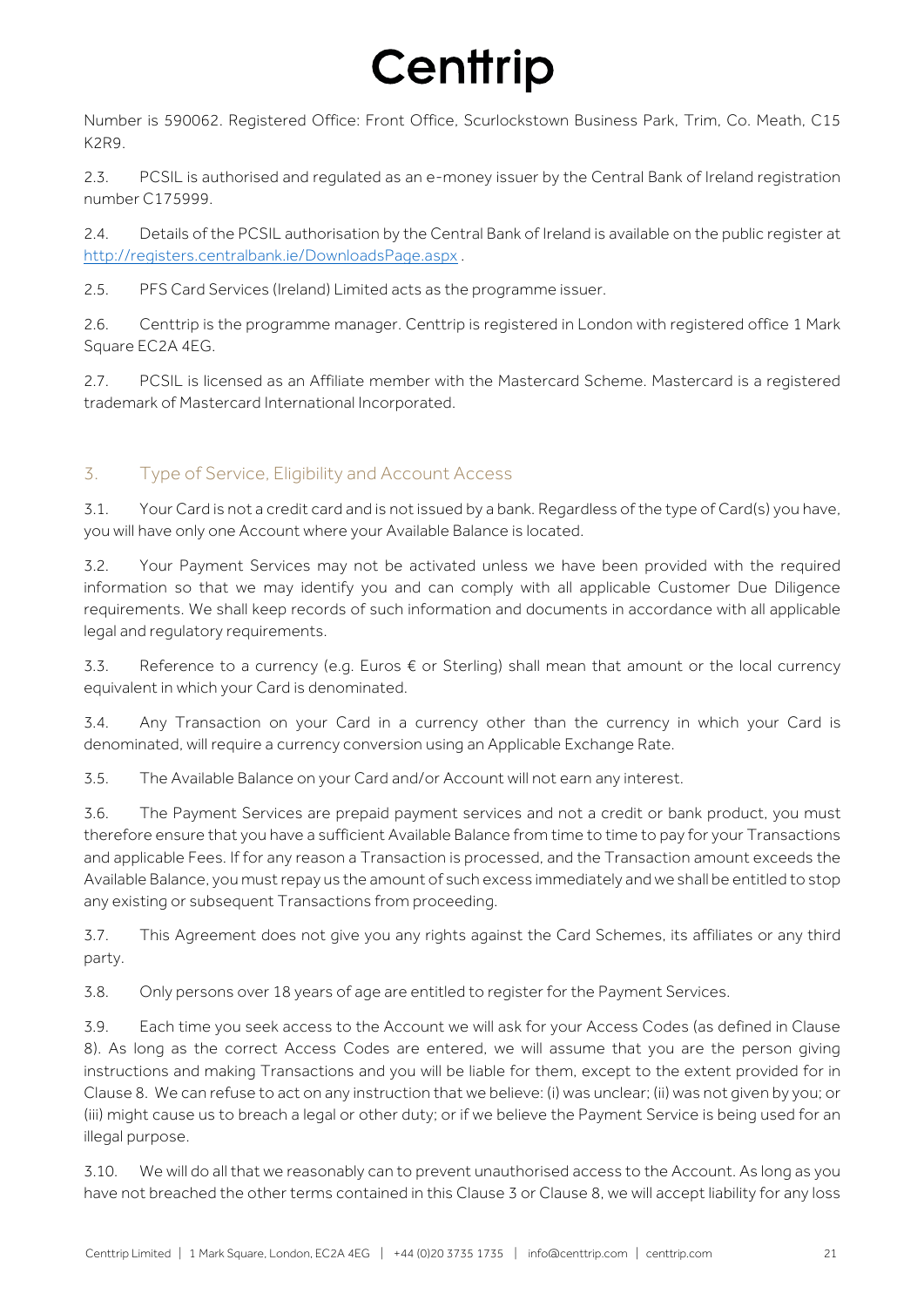or damage to you resulting directly from any unauthorised access to the Account pursuant to Clauses 14 and 15 of this Agreement.

### 4. Service Limits, Transfers & SEPA Transfer Payment

4.1. Transactions may be restricted by Card or Account type, individual usage patterns and payment risk profiles. Cards are issued in accordance with regulatory limits and conditions. Limits relating to the use of Cards can be found in the attached Fees & Limits Schedule and on our website at https://support.centtrip.com/faqs/what-are-your-card-fees. For anti-money laundering and anti-fraud reasons we reserve our rights to change particular payment restrictions (including from those published or included herein) without notice and to the extent required to meet our regulatory obligations.

4.2. Simplified Due Diligence may be restricted to domestic ATM access, along with reduced annual maximum load limits and capped annual withdrawal limits. These limits will be subject to Scheme and regulatory requirements.

4.3. You can make a Transfer to another Account by signing into your Account and following the relevant instructions.

4.4. When sending funds to your Account with us, we recommend that you or other senders make a SEPA Transfer using your PCSIL IBAN.

4.5. We cannot be held liable for the payment process or fees associated with bank(s) and or intermediary bank(s) to process payments from you to us. Any fee(s) charged by third parties, not limited to receiving, processing, or crediting a payment for you will be deducted by us before crediting the remaining balance to you.

4.6. You are responsible for checking and confirming payment details and fees before making a payment to us or to your Account.

4.7. PCSIL will credit payments received to your Account at least once a day and before the end of the Business Day. Amounts received after the cut off period will be processed the next Business Day and you will hold PCSIL free and clear from any responsibility is this regard.

4.8. You may be asked to provide us with evidence of source of funds in order for us to meet our regulatory requirements, in which case you agree to provide that evidence promptly. You represent and warrant to us that the evidence you provide to us is up to date, complete and accurate.

4.9. Where so enabled you may change your PIN at selected ATMs subject to a Fee.

4.10. Where enabled, you may be eligible to instruct companies to create regular SEPA Transfers from your Irish issued and registered Account. You will be responsible for ensuring that the correct details are provided in order for the SEPA Transfer to be created for you. You must ensure at all times that you have a sufficient balance on your Account to allow for the funds to be debited from your Account. You are responsible for checking the terms and conditions that have been provided to you by the SEPA Transfer originator. PCSIL and/or Centtrip, reserve(s) the right to decline or terminate any SEPA Transfer instruction(s) that you have requested.

4.11. You may incur a charge for unpaid SEPA Transfers if there are not enough funds in your Account to pay an incoming SEPA Transfer request.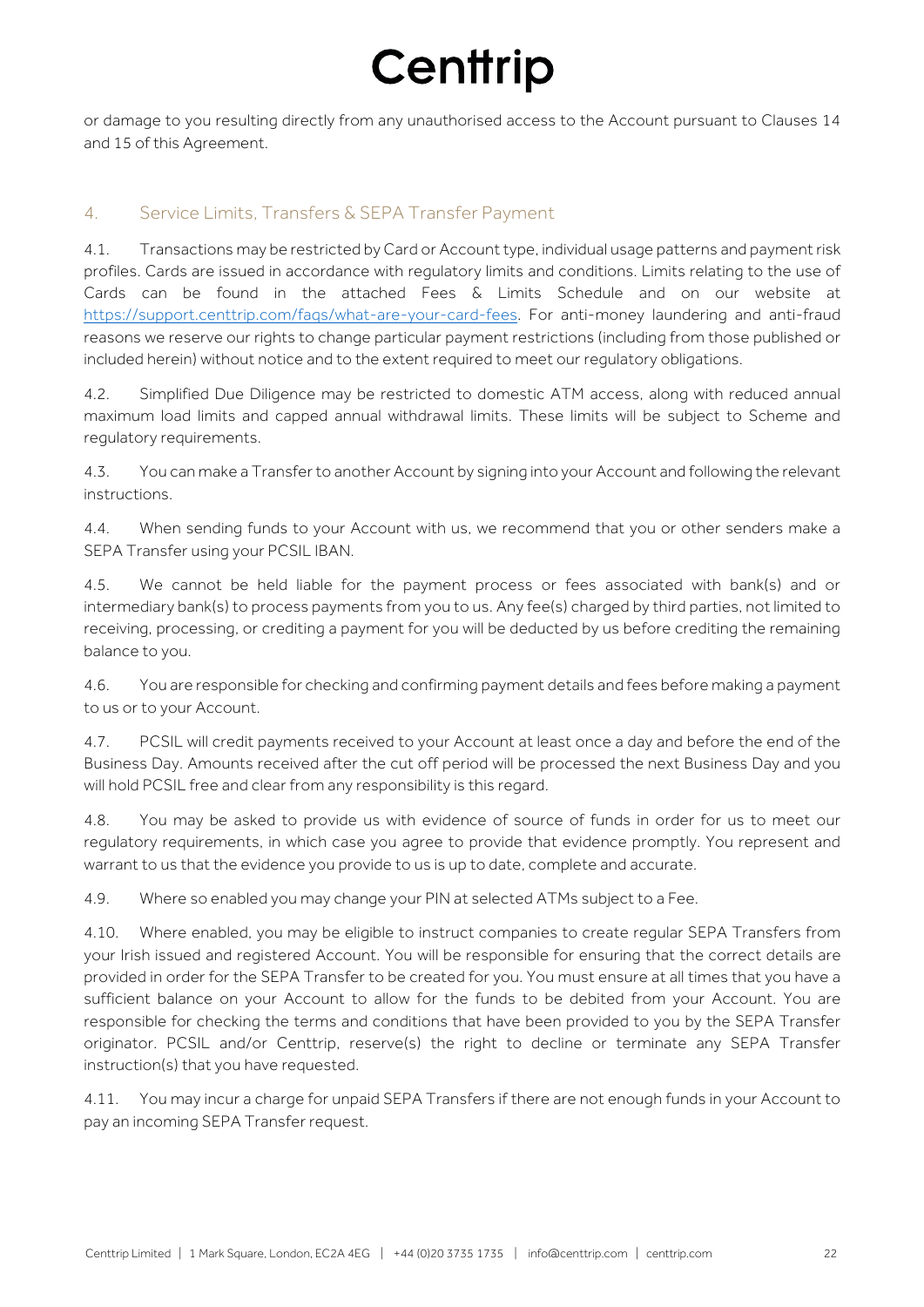### 5. Use of the Payment Services

5.1. You may access your Account information by logging into your Account through our website. From here you will be able to view details on your Transactions, including dates, currencies, charges or exchange rates applied. This information is accessible at any time and can be stored and reproduced as necessary.

5.2. You can use the Payment Services up to the amount of the Available Balance for Transactions.

5.3. If the Available Balance is insufficient to pay for a Payment, some Merchants will not permit you to combine use of a Card or Account with other payment methods.

5.4. The value of each Transaction and the amount of any Fees payable by you under this Agreement will be deducted from the Available Balance.

5.5. Once a Transaction is authorised, the relevant payment order may not be withdrawn (or revoked) by you after the time it is received. A Transaction will be deemed to have been received by us at the time you authorise the Transaction as follows:

- i. For Payments and ATM Transactions, at the time we receive the payment order for the Transaction from the Merchant acquirer or ATM operator, and
- ii. A payment order for a Transfer or SEPA Transfer is provided to and received by us at the time it is issued by you via the Account;

5.6. Where a revocation of an authorised payment is agreed between us and you, we may charge a Fee for revocation.

5.7. We will ensure that the amount of a SEPA Transfer is credited to the payment service provider of the payee by end of the Business Day following the time of the receipt of your payment order. If the payment service provider of the Merchant is located outside the EEA, we will effect payment as soon as possible and, in any event, as required by applicable law.

5.8. In order to protect you and us from fraud, Merchants may seek electronic authorisation before processing any Payment. If a Merchant is unable to get an electronic authorisation, they may not be able to authorise your Payment.

5.9. We may refuse to authorise any use of the Payment Services which could breach these terms and conditions or if we have reasonable grounds for suspecting that you or a third party have committed or are planning to commit fraud or any other illegal or un-permitted use of the Payment Services.

5.10. Your ability to use or access the Payment Services may occasionally be interrupted, for example if we need to carry out maintenance on our Systems. Please contact Customer Services via our website to notify us of any problems you are experiencing using your Card or Account and we will endeavour to resolve any problem.

5.11. Where applicable, you may apply to us for up to 3 Secondary Cards, for use by Additional Cardholders on your Account. Additional Cardholders, for whom you are legally responsible, must be 13 years of age or older. All other Additional Cardholders must be 18 years of age or older. It is your responsibility to authorise the Transactions incurred by each Additional Cardholder on the relevant Secondary Card and to ensure that the Additional Cardholder keeps to the provision of this Agreement. You are responsible for their use of the Secondary Card and for paying any amounts they add to your Account even if the Additional Cardholder does not keep to the provisions of this Agreement. We accept no responsibility or liability of any kind whatsoever for use of any Secondary Card by any Additional Cardholder for Transactions not authorised by you. If you successfully register and request one, we will send you a Secondary Card in the name of the Additional Cardholder with a copy of this Agreement, for which we will charge you an Additional Card Fee.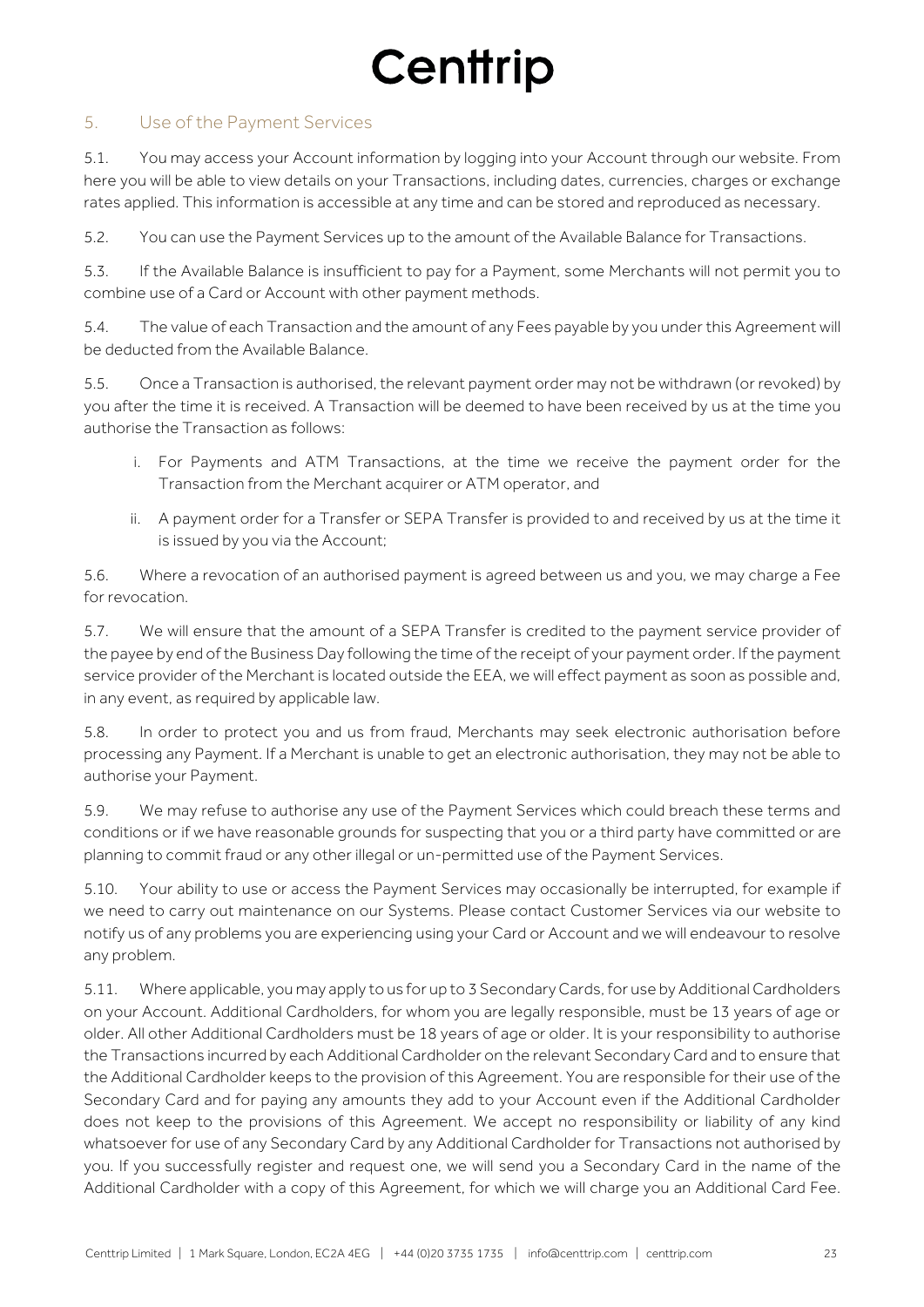Upon receipt of the Secondary Card, you may give the Secondary Card to the Additional Cardholder for their use, subject to:

- i. you providing them with the copy of this Agreement (by using the Secondary Card the Additional Cardholder consents to the terms of this Agreement, which will then bind you and the Additional Cardholder in relation to the use of the Secondary Card);
- ii. the condition that the Secondary Card must only be used by that person;
- iii. you continuing to hold the Account and the Card with which the Secondary Card is associated;
- iv. you informing the Additional Cardholder that you have retained the Primary Card and that you are still able to use the Account;
- v. us obtaining such further information and documentation in order to enable us to comply with all applicable Customer Due Diligence anti-money laundering requirements in relation to the Additional Cardholder.

5.12. You will remain responsible for the use of the Payment Services, and for any Fees and charges incurred by the Additional Cardholder(s), and you will continue to be regarded as the holder of any funds already or subsequently loaded on the Account. The use of a Card in relation to which an Additional Cardholder has been registered will be regarded as confirmation that you have provided the Additional Cardholder with this Agreement.

5.13. You or any Additional Cardholder may ask us to remove that Additional Cardholder, and in that case, you must cut the relevant Secondary Card in half.

5.14. You agree that we may give information about your Account to each Additional Cardholder and restrict what Additional Cardholders can do in relation to your Account.

5.15. Except as required by law, we shall not be responsible, and you will be solely responsible, for compiling and retaining your own copy of the data in your Account and your activities in connection with this Agreement. Upon the termination of this Agreement for any reason, we shall have no obligation to store, retain, report, or otherwise provide any copies of, or access to, the Transaction data or any records, documentation or other information in connection with any Transactions or the Account.

5.16. You agree to only use the Payment Services for lawful purposes and to adhere at all times to all laws, rules, and regulations applicable to the use of the Payment Services, including the terms of this Agreement.

5.17. You may not use the Payment Services to receive or transfer any funds on behalf of any other natural person or legal entity.

### 6. Access by Third Party Providers

6.1. You may consent to regulated third party providers (PISPs or AISPs) accessing your Account online to make payments or obtain information about balances or Transactions on your Card and/or Account.

6.2. The PISPs and/or AISPs must be appropriately registered and authorised in accordance with PSD2. You should check with the regulatory authority of the relevant country before giving consent to the relevant PISP/AISP.

6.3. Any consent you give to a third-party provider is an agreement between you and it, we will have no liability for any loss whatsoever, as a result of any such agreement.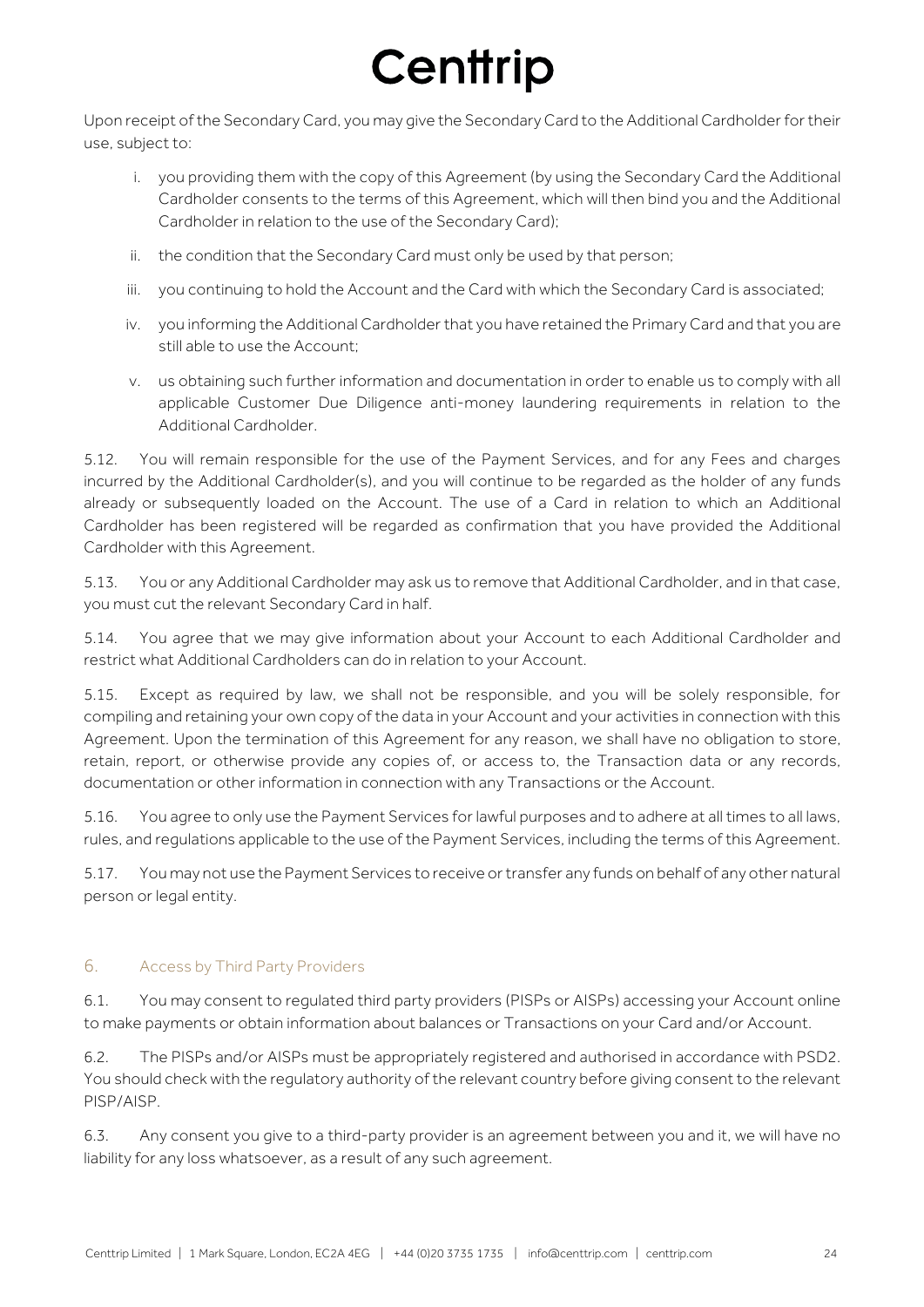6.4. Before giving consent, you should satisfy yourself as to what degree of access you are consenting to, how it will be used and who it may be passed on to.

6.5. You should make yourself aware of any rights to withdraw the consent of access from the third-party provider and what process it has in place to remove access.

6.6. To the extent permitted by law or regulation and subject to any right to refund you may have under this Agreement, between you and us, we are not responsible for any actions that the relevant third party takes in relation to suspending or terminating your use of their service or for any resulting losses. We are also not responsible for, or a party to, any agreement that you enter into with any relevant third party. You should make sure that you read and comply with such agreement or other applicable policies and note that this Agreement will continue to apply between us including to any Payment Services and our Fees as stated continue to apply.

6.7. Where appropriate, we may deny access to your Account, to any third party where we consider such access to be a risk of money laundering or terrorism financing, fraud or other criminal activity. Should we need to take these actions and where possible, we will give reasons for doing so unless restricted by law or for internal security reasons.

## 7. Condition of Use at Certain Merchants

7.1. In some circumstances we or Merchants may require you to have an Available Balance in excess of the Payment amount. For example, at restaurants you may be required to have 15% more on your Card than the value of the bill to allow for any gratuity or service charge added by the restaurant or you.

7.2. In some circumstances Merchants may require verification that your Available Balance will cover the Payment amount and initiate a hold on your Available Balance in that amount, examples include rental cars. In the event a Merchant places a pre-authorisation on your Account, you will not have access to these funds until the Payment is completed or released by the Merchant which may take up to 30 days.

7.3. If you use your Card at an automated fuelling station, subject to Merchant acceptance, your Card may need to be pre-authorised for a pre-determined amount in the relevant currency. If you do not use the whole pre-authorisation or do not have Available Balance to obtain a pre-authorisation, it is possible that the pre-authorised amount will be held for up to 30 days before becoming available to you again.

7.4. Some Merchants may not accept payment using our Payment Services. It is your responsibility to check the policy with each Merchant. We accept no liability if a Merchant refuses to accept payment using our Payment Services.

7.5. In relation to any dispute between the you and a Merchant, provided you are able to satisfy us that you have already made all efforts to resolve the dispute with the relevant Merchant, we will attempt to assist you so far as is reasonably practicable. We may charge you a chargeback processing fee as referenced in the Fees & Limits Schedule provided to you with this document, for any such assistance we may give you with any dispute. If there is an un-resolvable dispute with a Merchant in circumstances where the Card has been used for a Payment, you will be liable for the Payment and will have to resolve this directly with the relevant Merchant.

## 8. Managing & Protecting Your Account

8.1. You are responsible for the safekeeping of your username and password for your Account ("Access Codes") and the personal identification number for your Card ("PIN").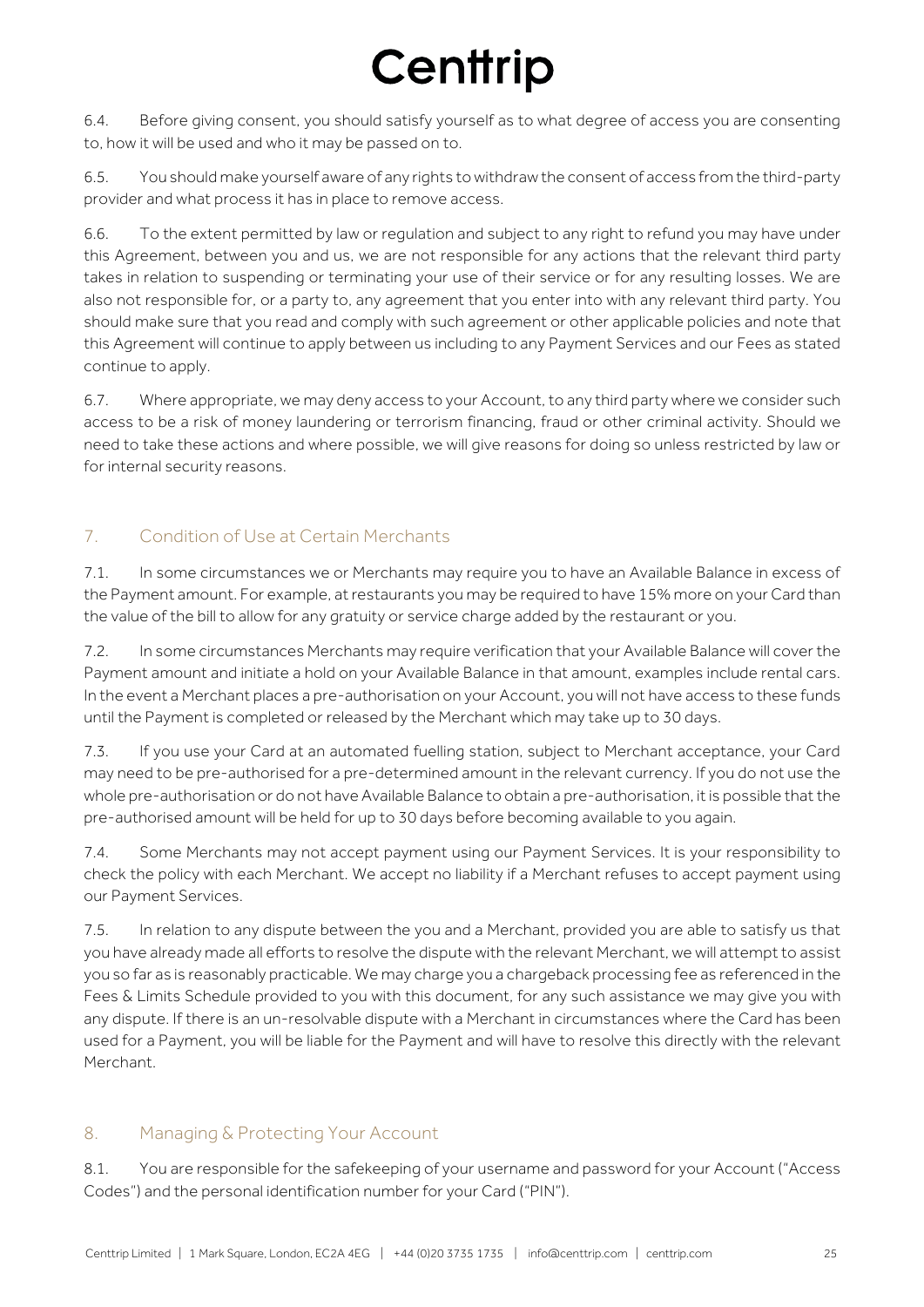8.2. Do not share your PIN with anyone. You must keep your PIN safe and separate from your Card or any record of your Card number and not disclose it to anyone else. This includes:

- i. memorising your PIN as soon as you receive it, and destroying the post mail or other authorised communication used to transmit it to you;
- ii. never writing your PIN on your Card or on anything you usually keep with your Card;
- iii. keeping your PIN secret at all times, including by not using your PIN if anyone else is watching;
- iv. not disclosing your PIN to any person.

8.3. The user of the Card(s) must sign the signature strip on any Personalised Card immediately when received.

8.4. If you forget your PIN, you should send an SMS instruction to +44 (0)7860 024 357 (with <PIN> <last 8 digits of your Card> to retrieve your PIN again. As an example: send PIN 12345678 to 00000.

8.5. Do not share your Access Codes with anyone except an Authorised Person. If you disclose the Access Codes to any Authorised Person, you are responsible and liable for their access, use or misuse of the Account, their breach of the terms of this Agreement or disclosure of the Access Codes.

8.6. The Payment Services may only be used by you and each Additional Cardholder or Authorised Person.

8.7. You must not give the Card to any other person or allow any other person to use the Payment Services except Authorised Persons or Additional Cardholders. You must keep the Card in a safe place.

8.8. Failure to comply with Clauses 8.2 and/or 8.5 may affect your ability to claim any losses under Clause 14 in the event that we can show that you have intentionally failed to keep the information safe, or you have acted fraudulently, intentionally, with undue delay or with gross negligence. In all other circumstances your maximum liability shall be as set out below at Clause 15.

8.9. If you believe that someone else knows your Account or Card security details, you should contact us immediately in accordance with Clause 13.

8.10. Once your Card has expired (see Clause 11), or if it is found after you have reported it as lost or stolen, you must destroy your Card by cutting it in two, through the magnetic strip.

### 9. Identity Verification

9.1. If you enter into Transactions over the internet, some websites require you to enter your name and address. In such cases you should supply the most recent address which has been registered with us by you as the Account address. The Account address is also the address to which we will send any correspondence.

9.2. You must notify us within 7 days of any change in the Account address or your other contact details. You can notify us by contacting Customer Services who may require you to confirm such notification in writing. You will be liable for any loss that directly results from any failure to notify us of such a change as a result of undue delay, your gross negligence or fraud. We will need to verify your new Account address and shall request the relevant proofs from you.

9.3. We reserve the right at any time to satisfy ourselves as to your identity and home address (for example, by requesting relevant original documents) including for the purposes of preventing fraud and/or money laundering. In addition, at the time of your application or at any time in the future, in connection with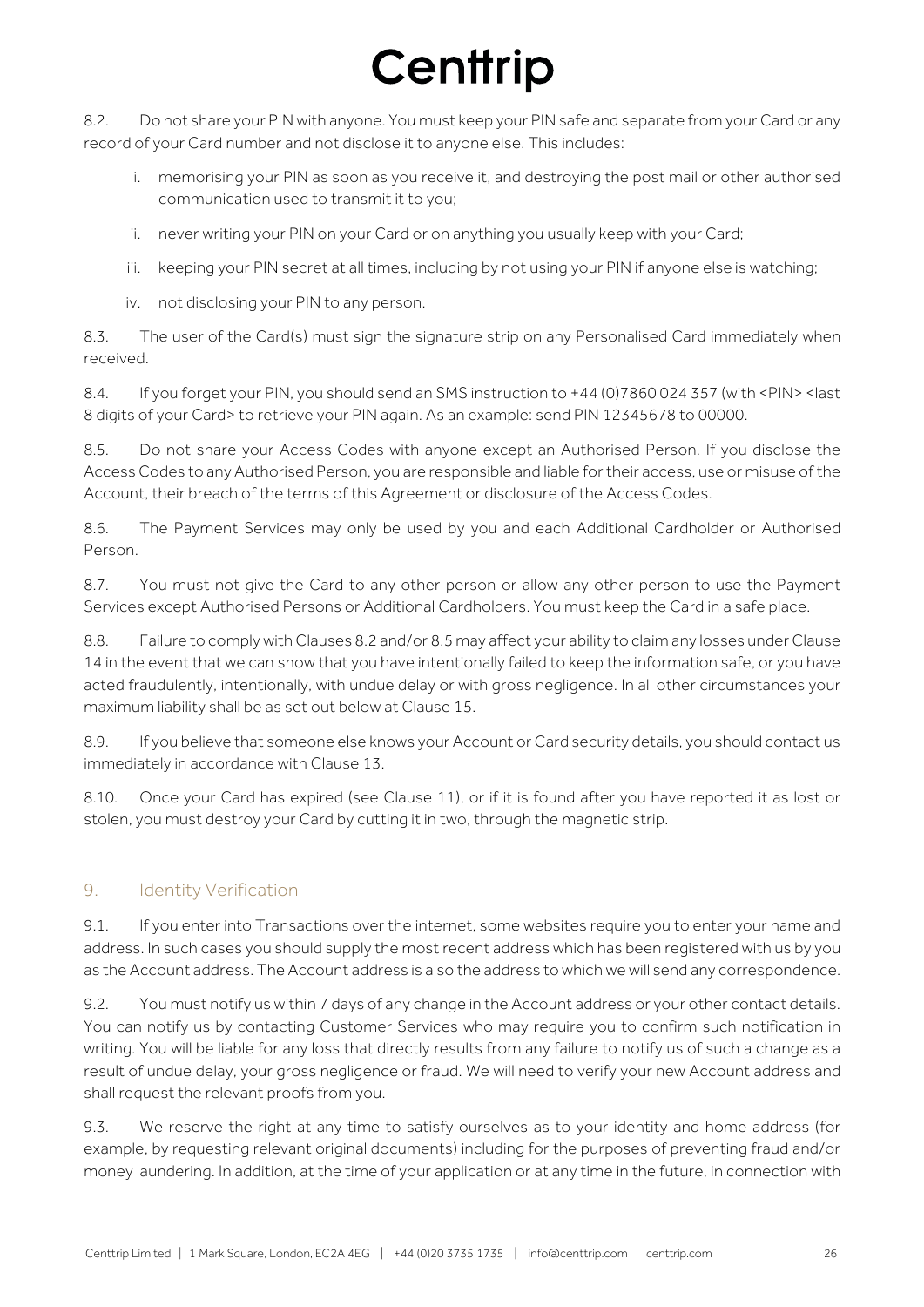your Account, you authorise us to perform electronic identity verification checks directly or using relevant third parties.

## 10. Right to Cancel ("Cooling-Off")

You have a right to withdraw from this Agreement under the following conditions:

10.1. Where you purchased the Payment Services then you have a "Cooling Off" period of 14 days beginning on the date of the successful registration of your Account, to withdraw from this Agreement and cancel the Payment Services, without any penalty but subject to deduction of any reasonable costs incurred by us in the performance of any part of the provision of services before you cancel. You must contact us within this 14-day period and inform us that you wish to withdraw from this Agreement, and you must not use the Payment Services. We will then cancel the Payment Services and reimburse the amount of Available Balance on the Account to you. However, we reserve the right to hold the Available Balance for up to 30 business days from receipt of your instructions before returning the balance, to ensure that details of all Transactions have been received.

10.2. After the Cooling Off period you may only terminate the Payment Services as described in Clause 12.

### 11. Expiry & Redemption

11.1. Your Card has an expiry date printed on it (the "Expiry Date"). The Card (and any Secondary Card) and any PCSIL IBAN linked to the Card will no longer be usable following the Expiry Date, and you must not use it after that time, but you will still be able to receive and send funds to and from the Account associated with the Card.

11.2. If a Card expires before your Available Balance is exhausted, you can contact Customer Services to request a replacement Card, provided you do so within 14 days before the Expiry Date printed on your Card and subject to payment of a Fee (where specified). We reserve the right to issue you with a replacement for an expired Card even if you have not requested one. If you have not requested a replacement Card, you will not be charged a Card Replacement Fee.

11.3. If your PCSIL IBAN is linked to your Account, rather than linked to your Card, then it will not expire when the Card expires, but will be available to use as long as the Account is available for your use.

11.4. Your funds are available for redemption by contacting us at any time. We reserve the right to request identification documentation in order to ensure redemption is performed in strict accordance with applicable law.

11.5. An inactivity account maintenance fee will be deducted from your Available Balance on a monthly basis starting on the 1st day of the 13th month following the last activity on your Card or Account for the amount set out in the Fee and Limits Schedule.

11.6. When redemption is requested by you before the termination of this Agreement in accordance with clause 12, or more than one (1) year after the date of termination of this Agreement in accordance with clause 12, we shall charge a Redemption Fee.

11.7. Provided that your request for redemption is made less than 12 months following the date on which this Agreement ends under Clause 12, redemption will not incur any Redemption Fee. If you make a request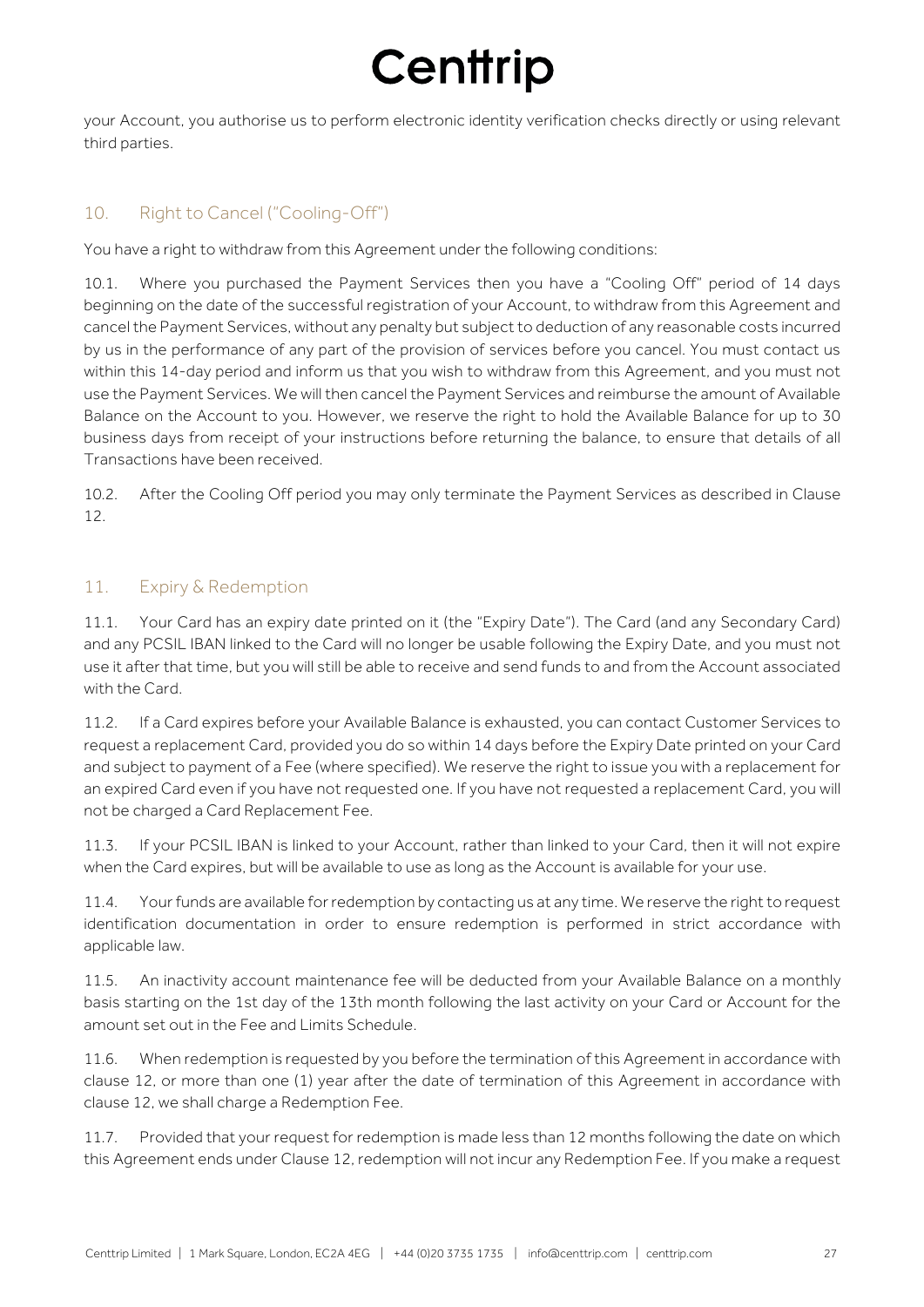for redemption more than 12 months after the date on which this Agreement ends under Clause 12 an Account Closure Fee may be charged (where specified and if applicable).

11.8. We shall have the absolute right to set-off, transfer, or apply sums held in the Account(s) or Cards in or towards satisfaction of all or any liabilities and Fees owed to us that have not been paid or satisfied when due.

11.9. We shall have the absolute right to close your Account and submit a chargeback claim for the relevant Transactions if your Account is in negative standing for more than 60 days. If our chargeback is successful, funds paid to your Account may only be used to credit your Card or Account, and your Account will remain closed.

### 12. Termination or Suspension of Your Account and/or Processing of Transactions

12.1. We may terminate this Agreement and your use of the Payment Services with prior notice of at least 2 months.

12.2. Your use of your Card and any PCSIL IBAN linked to the Card ends on the Expiry Date in accordance with Clause 11.2.

12.3. This Agreement and your use of the Payment Services will also end when your ability to initiate all Transactions ceases.

12.4. We may terminate or suspend, for such period as may reasonably be required, your use of the Payment Services in whole or in part at any time or the processing of any Transaction(s) if:

- i. there is any fault or failure in the relevant data processing system(s);
- ii. we reasonably believe that you have used or are likely to use the Payment Services, or allow them to be used, in breach of this Agreement or to commit an offence;
- iii. any Available Balance may be at risk of fraud or misuse;
- iv. we suspect that you have provided false or misleading information;
- v. we are required to do so by law, the police, a court or any relevant governmental or regulatory authority;
- vi. we are required to fulfil our legal obligations in relation to the fight against money laundering and financing of terrorism;
- vii. there is suspicion of unauthorised or fraudulent access to or use of your Account or that any of its security features have been compromised, including the unauthorised or fraudulent initiation of a Transaction;
- viii. we have reasonable grounds to believe you are carrying out a prohibited or illegal activity;
- ix. we are unable to verify your identity or any other information pertaining to you, your Account or a Transaction.

12.5. If any Transactions are found to have been made using your Card after expiry or any action has been taken by us under Clause 12.4, you must immediately repay such amounts to us.

12.6. Where it is practicable and lawful for us to do so or would not compromise reasonably justified security reasons, we will notify you via email of the suspension or restriction and the reasons for it before such measures take place or immediately thereafter.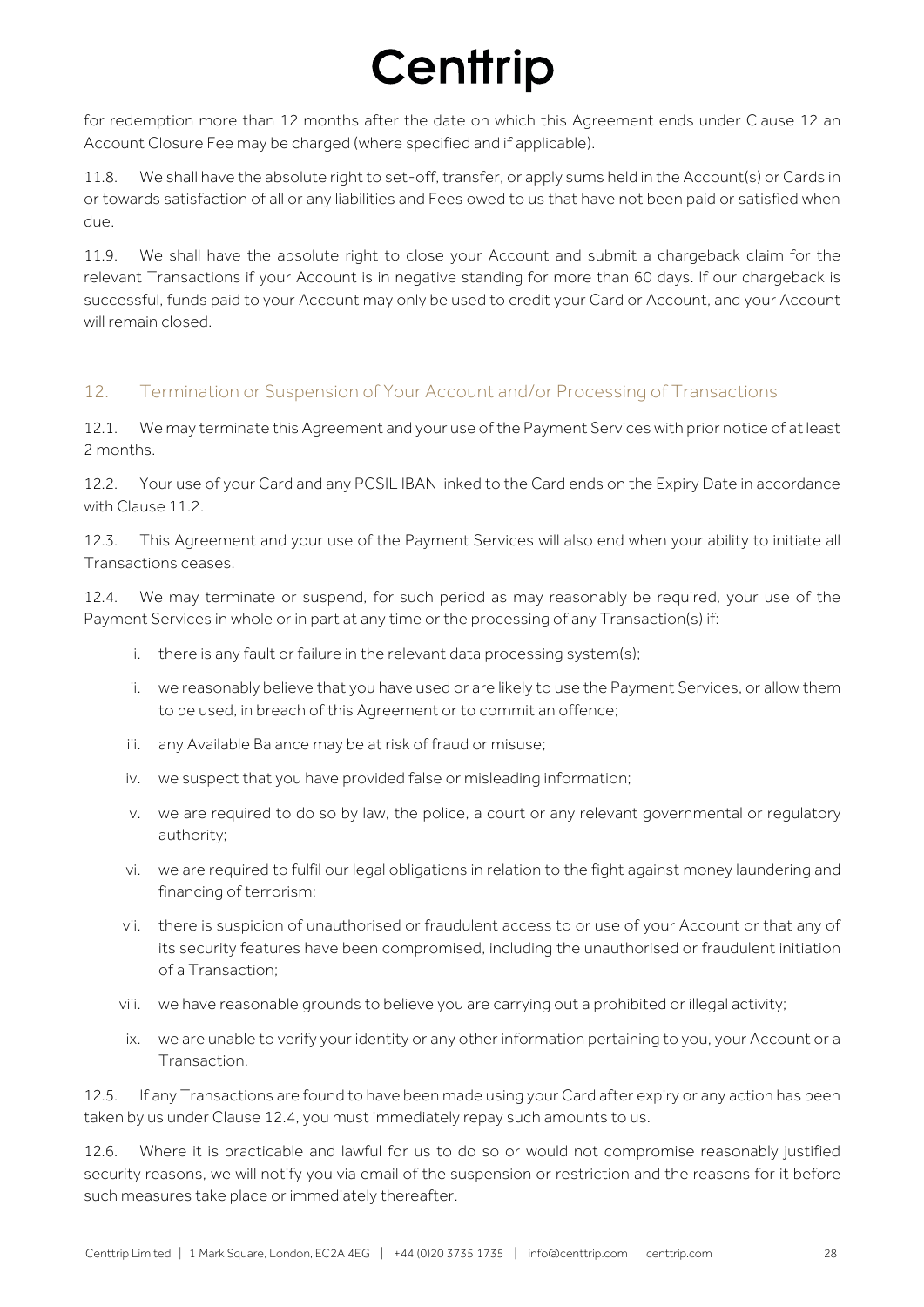12.7. We will reinstate your Account or execute the relevant Transaction(s) as soon as practicable after the reasons pursuant to Clause 12.4 no longer apply or exist.

12.8. If you wish to terminate the Payment Services at any time, you must request termination and the return of your Available Balance by email to our address in Clause 2 from the email address registered in your Account. Our Customer Services department will then suspend all further use of your Payment Services.

12.9. Once we have received all the necessary information from you (including any Customer Due Diligence) and all Transactions and applicable Fees and charges have been processed, we will refund to the you any Available Balance less any Fees and charges payable to us, provided that:

- i. you have not acted fraudulently or with gross negligence or in such a way as to give rise to reasonable suspicion of fraud or gross negligence; and
- ii. we are not required to withhold your Available Balance by law or regulation, or at the request of the police, a court or any regulatory authority.

12.10. Once the Payment Services have been terminated, it will be your responsibility to destroy the Card(s) that were provided to you.

12.11. If, following reimbursement of your Available Balance, any further Transactions are found to have been made or charges or Fees incurred using the Card(s) or we receive a reversal of any prior funding Transaction, we will notify you of the amount and you must immediately repay to us such amount on demand as a debt.

### 13. Loss or Theft of your Card or Misappropriation of Your Account

13.1. If your Card is lost or stolen or if you think someone is using your Card, PIN and/or Access Codes without your permission or if your Card is damaged or malfunctions:

- i. you must contact us as soon as possible and you must provide us with your Account or Card number and either your Username and Password or some other identifying details acceptable to us so that we can be sure we are speaking to you; and
- ii. Provided we have obtained your consent to close the Account, we will then provide you with a replacement Card with a corresponding new Account loaded with an amount equivalent to your last Available Balance.

13.2. Once we have been notified of any loss or theft, we will suspend the Payment Services as soon as we are able, to limit any further losses (see Clause 14). We can only take steps to prevent unauthorised use of the Payment Services if you can provide us with the Account or Card number and Username and Password and if you can produce sufficient details to identify yourself and the relevant Account.

13.3. Replacement Cards will be posted to the most recent Account address registered by you. Failure to provide the correct address will result in a Card Replacement Fee.

13.4. If you subsequently find or retrieve a Card that you have reported lost or stolen, you must immediately destroy the found Card by cutting it in half through the magnetic stripe and chip.

13.5. You agree to help us, our agents, regulatory authorities and the police if your Card is lost, stolen or if we suspect that the Payment Services are being misused.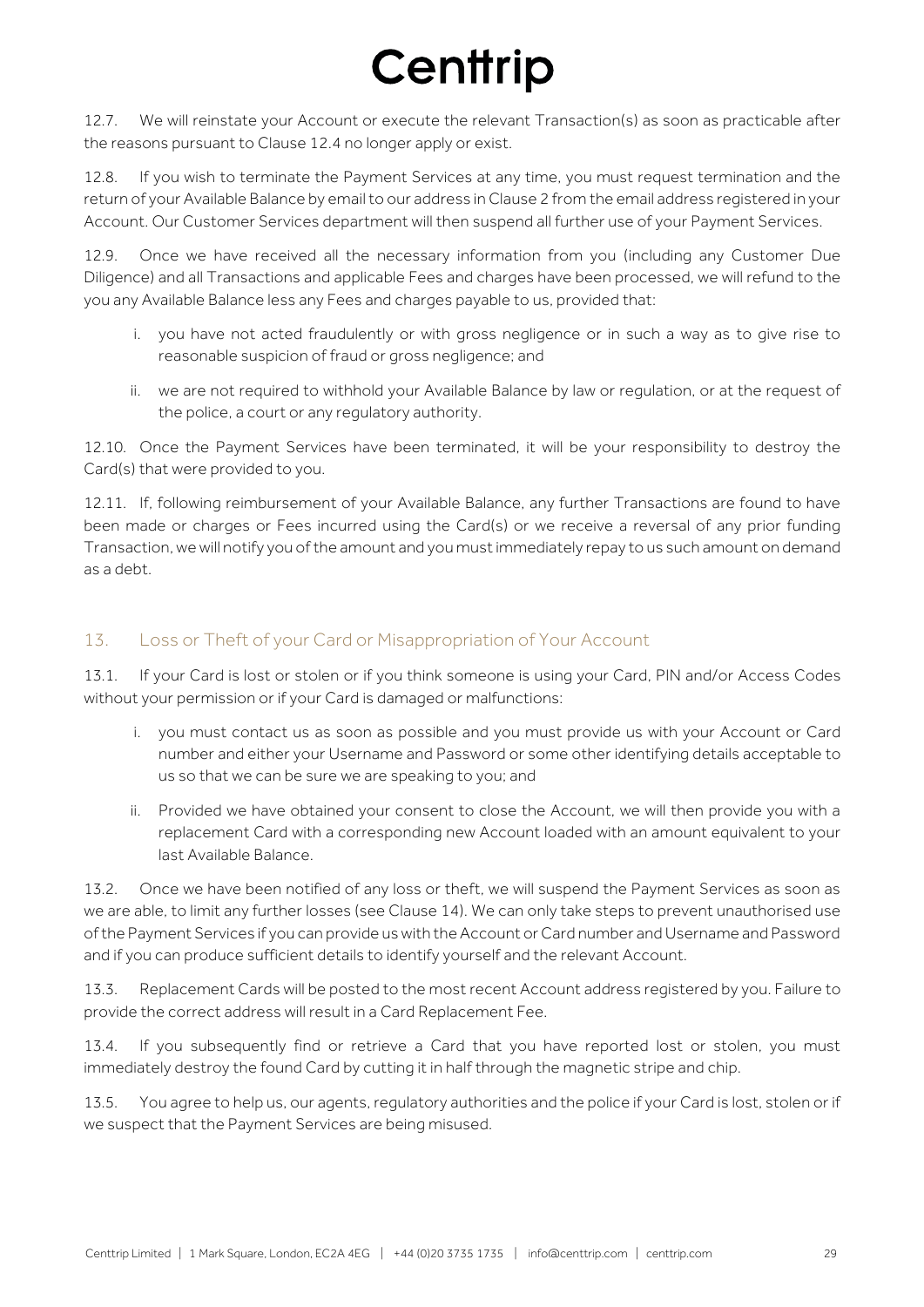### 14. Liability for Unauthorised or Incorrectly Executed Transactions

14.1. Subject to Clauses 14.2, 14.3 and 14.6, we will reimburse you in full for all unauthorised Transactions sent from your Account immediately and in any event no later than the end of the following Business Day after noting or being notified of the Transaction (except where we have reasonable grounds for suspecting fraud), provided that you have informed us of the unauthorised Transaction without undue delay after becoming aware of the Transaction and in any event, no later than 13 months after the Transaction was executed. Where applicable, we shall restore your Account to the state in which it would have been had the unauthorised Transaction not taken place, so that that the credit value date shall be no later than the date the amount had been debited.

14.2. You may be liable for losses relating to any unauthorized Transactions up to a maximum of €50 resulting from the resulting from the use of a lost or stolen Card or the misappropriate of your Account, unless the loss, theft or misappropriation was not detectable to you prior to payment (except where you acted fraudulently) or was caused by acts or lack of action of our employee, agent, branch or service provider.

14.3. You are liable for any losses incurred by an unauthorised Transaction if you have acted fraudulently or failed either intentionally or through gross negligence, to use your Account in accordance with the terms of this Agreement or to keep your Access Codes confidential and secure in accordance with Clause 8.

14.4. You shall not be liable for losses incurred by an unauthorised Transaction which takes place after you have notified us of a compromise of your Access Codes according to Clause 8, unless you have acted fraudulently, or where we have failed to provide you with the means to notify us in the agreed manner without delay on you becoming aware of the loss, theft, misappropriation or unauthorised use of your Card or Account.

14.5. We shall not be liable for a refund or losses incurred by an incorrectly or non-executed payment Transaction if the details of the payee's account provided by you were incorrect or we can prove that the full amount of the Transaction was duly received by the payment service provider of the payee.

14.6. We shall not be liable for any unauthorised or incorrectly executed Transactions in case the Transaction was affected by abnormal and unforeseeable circumstances beyond our reasonable control or where we acted in accordance with a legal obligation.

14.7. Where we are liable for the incorrect execution of a Transfer or SEPA Transfer that you receive under this Agreement, we shall immediately place the amount of the Transaction at your disposal in accordance and credit the corresponding amount to your Account no later than the date on which the amount would have been value dated, had the Transaction been correctly executed.

14.8. Where we are liable for the incorrect execution of a Payment, Transfer or SEPA Transfer by you as payer, we shall, without undue delay, refund to you the amount of the non-executed or defective Transaction, and, where applicable, restore the debited Account to the state in which it would have been had the defective Transaction not taken place.

14.9. In the case of a non-executed or defectively executed Payment Transfer or SEPA Transfer by you as payer, we shall, regardless of whether we are liable, on request, make immediate efforts to trace the Transaction and notify you of the outcome, free of charge.

14.10. A Payment initiated by or through a payee (e.g. a Merchant) shall be considered to be unauthorised if you have not given your consent for the Payment to be made. If you believe that a Payment has been made without your consent, you should contact us in accordance with Clause 2.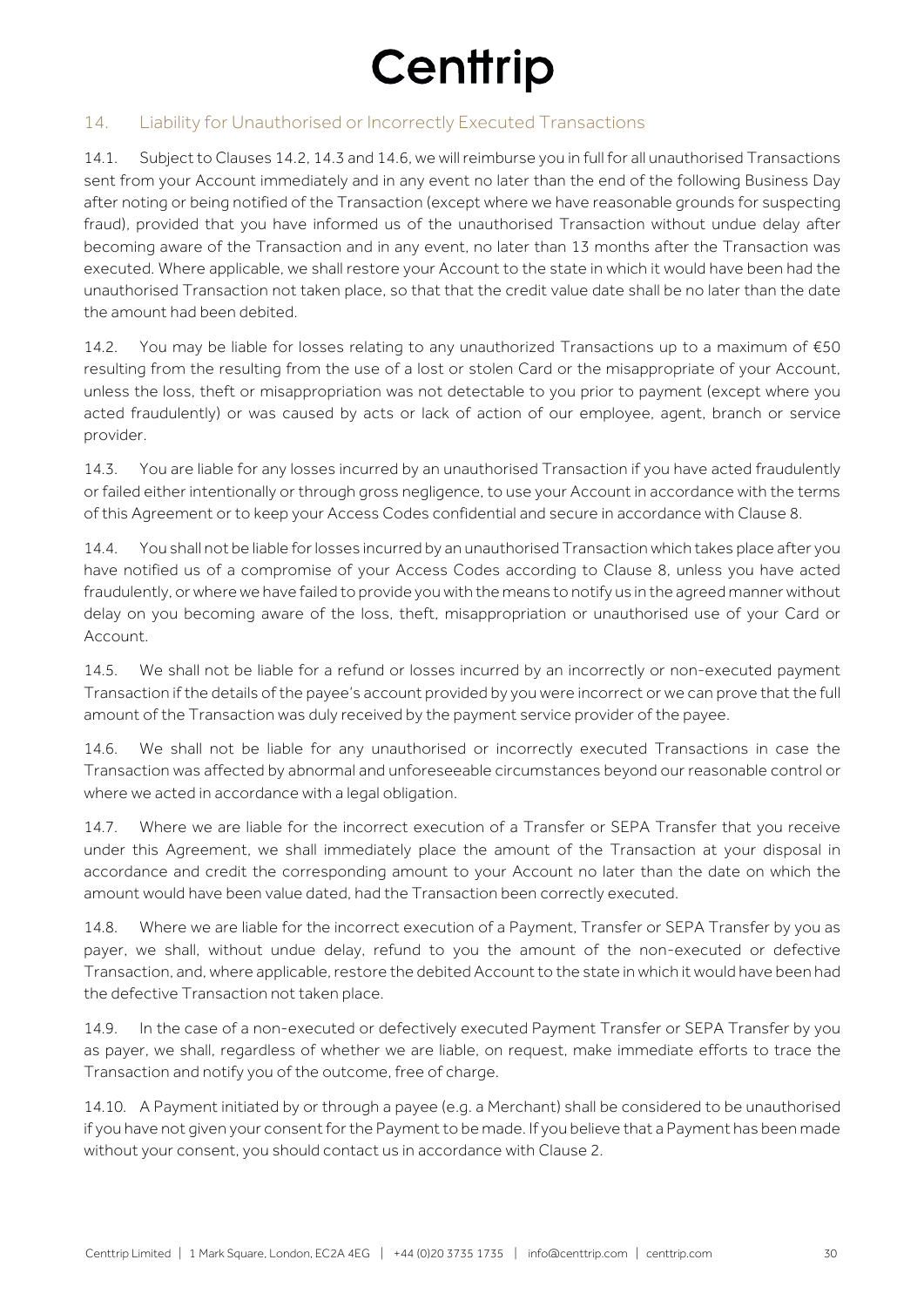14.11. A claim for a refund of an authorised Payment initiated by or through a payee (e.g. a Merchant) where the authorisation did not specify an exact amount of payment Transaction (and the amount of the Payment exceeded the amount that you reasonably could have expected taking into account your previous spending pattern, this Agreement and the circumstances of the case), must be made within 8 weeks from the date on which the funds were deducted from your Available Balance. Within 10 Business Days of receiving your claim for a refund or within 10 Business Days of receiving further information from you, we will either refund the full amount of the Payment as at the date on which the amount of the Payment was debited or provide you with justification for refusing the refund.

14.12. The right to a refund under this Clause 14 does not apply where you have given consent directly to us for the Payment to be made and, if applicable, information on the Payment was provided or made available to you by us or the payee in an agreed manner for at least four weeks before the due date.

14.13. If you are not satisfied with the justification provided for refusing the refund or with the outcome of your claim for a refund, you may submit a complaint to us or contact the complaints authority as described in Clause 16.

14.14. If at any time we have incorrectly deducted money from your Available Balance, we shall refund the amount to you. If we subsequently establish that the refunded amount had been correctly deducted, we may deduct it from your Available Balance and may charge you a Fee. If you do not have sufficient Available Balance, you must repay us the amount immediately on demand.

14.15. Where any request, Transaction, disputed Transaction, arbitration or reversed Transaction involves third party costs, you remain liable for these, and they will be deducted from your Account or otherwise charged to you.

### 15. General Liability

- 15.1. Without prejudice to Clause 14 and subject to Clause 15.4;
	- i. neither party shall be liable to the other for indirect or consequential loss or damage (including without limitation loss of business, profits or revenues), incurred in connection with this Agreement, whether arising in contract, tort (including negligence), breach of statutory duty or otherwise;
	- ii. we shall not be liable:
		- 1. if you are unable to use the Card or Payment Services for any valid reason stated in this Agreement;
		- 2. for any fault or failure beyond our reasonable control relating to the use of the Payment Services, including but not limited to, a lack of Available Balance or fault in or failure of data processing systems;
		- 3. for any loss, fault or failure relating to the use of a Third-Party Provider as stated in Clause 6.3, 6.6 and 6.7 of this Agreement,
		- 4. if a Merchant refuses to accept a Payment or fails to cancel an authorisation or preauthorisation;
		- 5. for the goods or services that are purchased with your Card;
		- 6. for any dispute you might have with a Merchant or other user of the Payment Service where you acted with: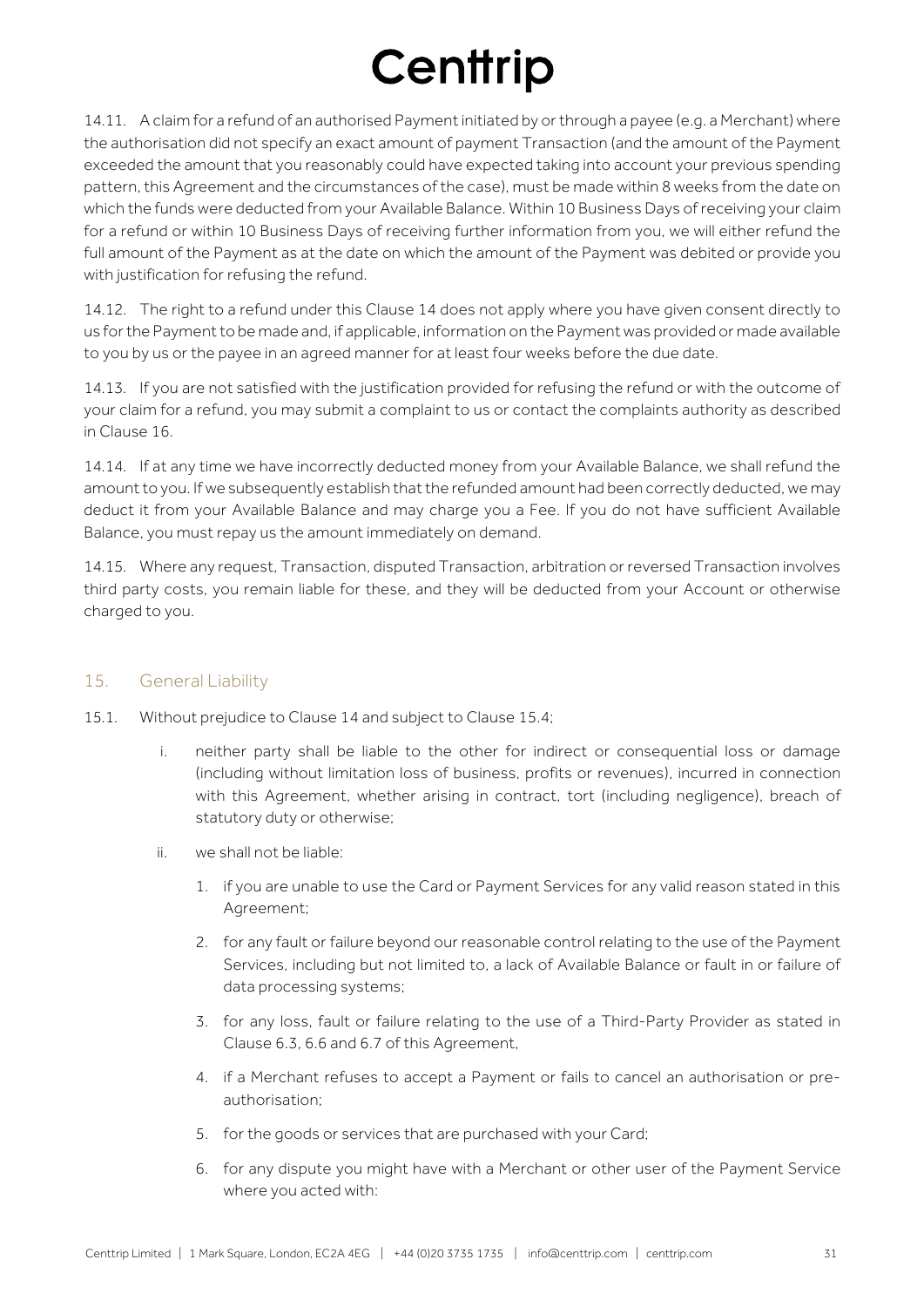15.1.ii.6.1. undue delay

15.1.ii.6.2. fraudulently, or

15.1.ii.6.3. with gross negligence (including where losses arise due to your failure to keep us notified of your correct personal details)

15.2. You agree that you will not use the Payment Services in an illegal manner, and you agree to indemnify us against any claim or proceeding brought about by such illegal use of the Payment Services by you, your Authorised Person(s) and Additional Cardholder(s).

15.3. You are solely responsible for your interactions with Merchants or other users of the Payment Service. We reserve the right, but have no obligation, to monitor or mediate such disputes.

15.4. To the fullest extent permitted by relevant law, and subject to Clause 14 and Clause 15.5, our total liability under or arising from this Agreement shall be limited as follows:

- i. where your Card is faulty due to our default, our liability shall be limited to replacement of the Card or, at our choice, repayment to you of the Available Balance; and
- ii. in all other circumstances of our default, our liability will be limited to repayment of the amount of the Available Balance.

15.5. Nothing in this Agreement shall exclude or limit either Party's liability in respect of death or personal injury arising from that party's negligence or fraudulent misrepresentation.

15.6. No party shall be liable for or be considered in breach of this Agreement on account of, any delay or failure to perform as required by this Agreement as a result of any causes or conditions which are beyond such Party's reasonable control.

### 16. Dispute Resolution

16.1. We are committed to providing an excellent customer experience for all our Customers. If we do not meet your expectations in any way, we want to have the opportunity to put things right.

16.2. In the first instance, your initial communication will be with our Customer Services Team, details of which can be found on our website https://www.centtrip.com/contact. Our Customer Services Team will listen to your needs and will do their best to solve your issue promptly and fairly. We value the opportunity to review the way we do business and help us meet our customers' expectations.

16.3. If having received a response from our Customer Services Team you are unhappy with the outcome, please contact the Complaints Team of PCSIL, Front Office, Scurlockstown Business Park, Trim, Co. Meath, C15 K2R9 in writing via email on pcsilcomplaints@prepaidfinancialservices.co

16.4. Once received, the Complaints Team will conduct an investigation and you will receive a response of its findings within 15 Business Days of receipt of the complaint. In exceptional circumstances where we are unable to reply within the first 15 Business Days, we will reply providing a reason for the delay and deadline for response, not more than 35 Business Days after first receipt of complaint.

16.5. If the Complaints Team is unable to resolve your complaint and you wish to escalate your complaint further, please contact the Financial Services and Pensions Ombudsman at Lincoln House, Lincoln Place, Dublin 2, D02 VH29. Details of the service offered by the Financial Services and Pensions Ombudsman are available at <https://www.fspo.ie/> or alternatively you can lodge your complaint in your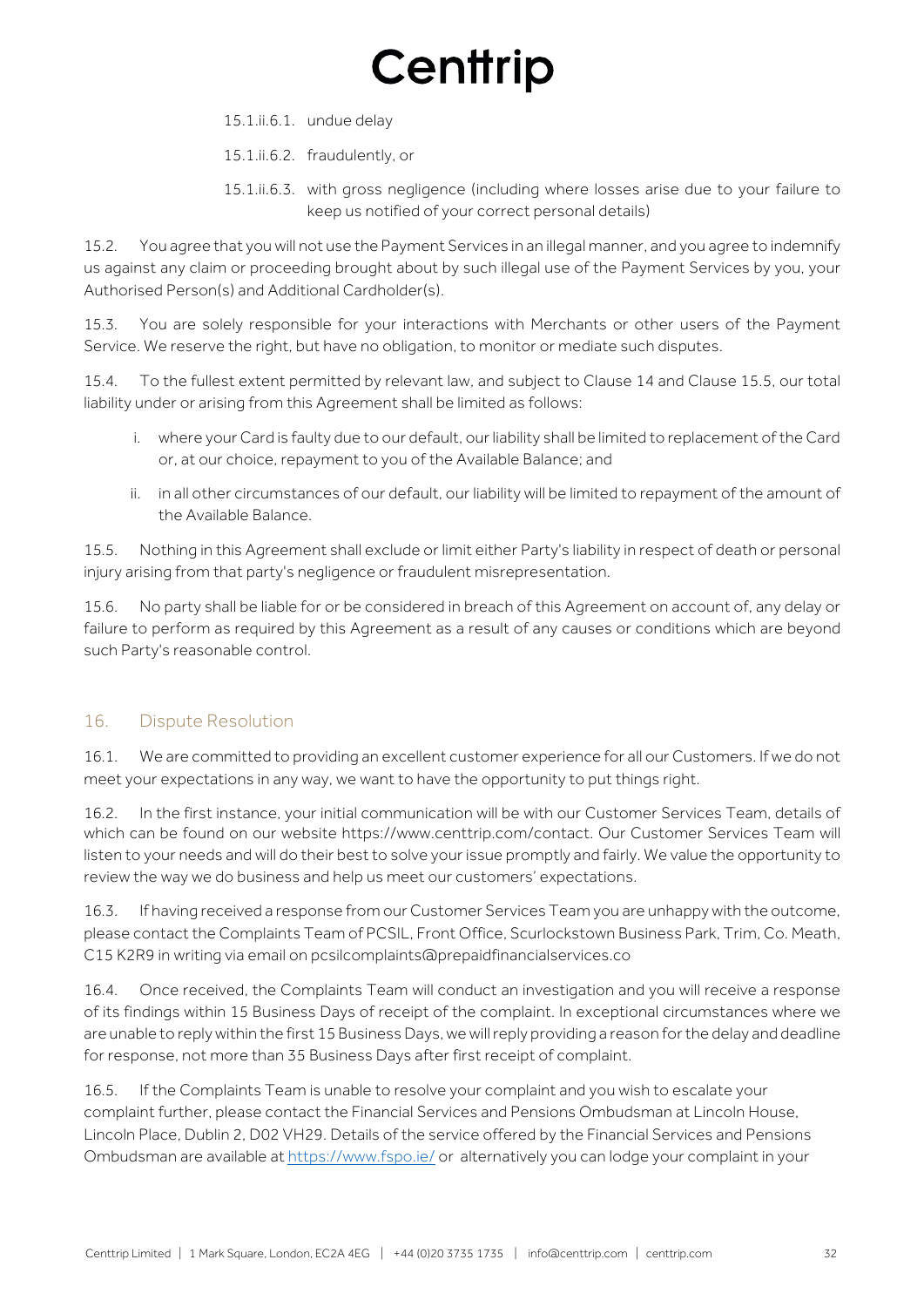country of domicile with the Online Dispute Resolution process at https://ec.europa.eu/consumers/odr/main/index.cfm?event=main.home.show&lng=EN

16.6. You must provide us with all receipts and information that are relevant to your claim.

### 17. Your Personal Data

17.1. PCSIL is a data controller whose supervisory authority is the Data Protection Commission in Ireland. Centtrip is a separate and independent controller of personal data that it processes for the purposes of performing its obligations in this Agreement.

17.2. In order for us to provide you with the services relating to your Account, we are required to collect and process personal data about you, Additional Cardholders and Authorised Persons, with your consent or on a legal basis to meet our obligations for Anti-Money Laundering legislation or other governmental organisations. Where applicable, if an Account holder is under 16, then parental consent is explicitly required.

17.3. Your consent will be sought for collection of your data and you have the right to agree or decline. Where you decline consent for the collection and processing of your data, we reserve our right to discontinue service due to our obligations as a financial services institution.

17.4. We may disclose or check your personal data with other organisations and obtain further information about you in order to verify your identity and comply with applicable money laundering and governmental regulations. A record of our enquiries will be left on your file.

17.5. We may pass your personal data on to third-party service providers contracted to PCSIL in the course of dealing with your Account. Any third parties that we may share your data with are obliged to keep your details secure, and to use them only to fulfil the service they provide you on our behalf. Where we transfer the personal data to a third country or international organisation, we ensure this is done securely and that they meet a minimum standard of data protection in their country.

17.6. You have the right to receive information concerning the personal data we hold about you and to rectify such data where it is inaccurate or incomplete. You have the right to object to or withdraw any consent you have given for certain types of processing such as direct marketing.

17.7. Your data will be retained for 6 years after the end of the provision of services to you, where your data will be destroyed in compliance with the requirements of the General Data Protection Regulation.

17.8. In the event that you wish to make a complaint about how your personal data is being processed by us (or third parties as described in 17.5 above), or how your complaint has been handled, you have the right to lodge a complaint directly with the supervisory authority and PCSIL's Data Protection Officer.

17.9. Our Privacy Policy provides full details on your rights as a data subject and our obligations as a data controller. Please read this document carefully and ensure you understand your rights.

### 18. Changes to the Terms and Conditions

We may update or amend these terms and conditions (including our Fees & Limits Schedule). Notice of any changes will be given on our website, or by e-mail notification, or by SMS at least 2 months in advance. By continuing to use the Payment Services after the expiry of the 2-month notice period you acknowledge that you indicate your acceptance to be bound by the updated or amended terms and conditions. If you do not wish to be bound by them, you should stop using the Payment Services and terminate this Agreement in accordance with Clause 10 before the changes take effect.